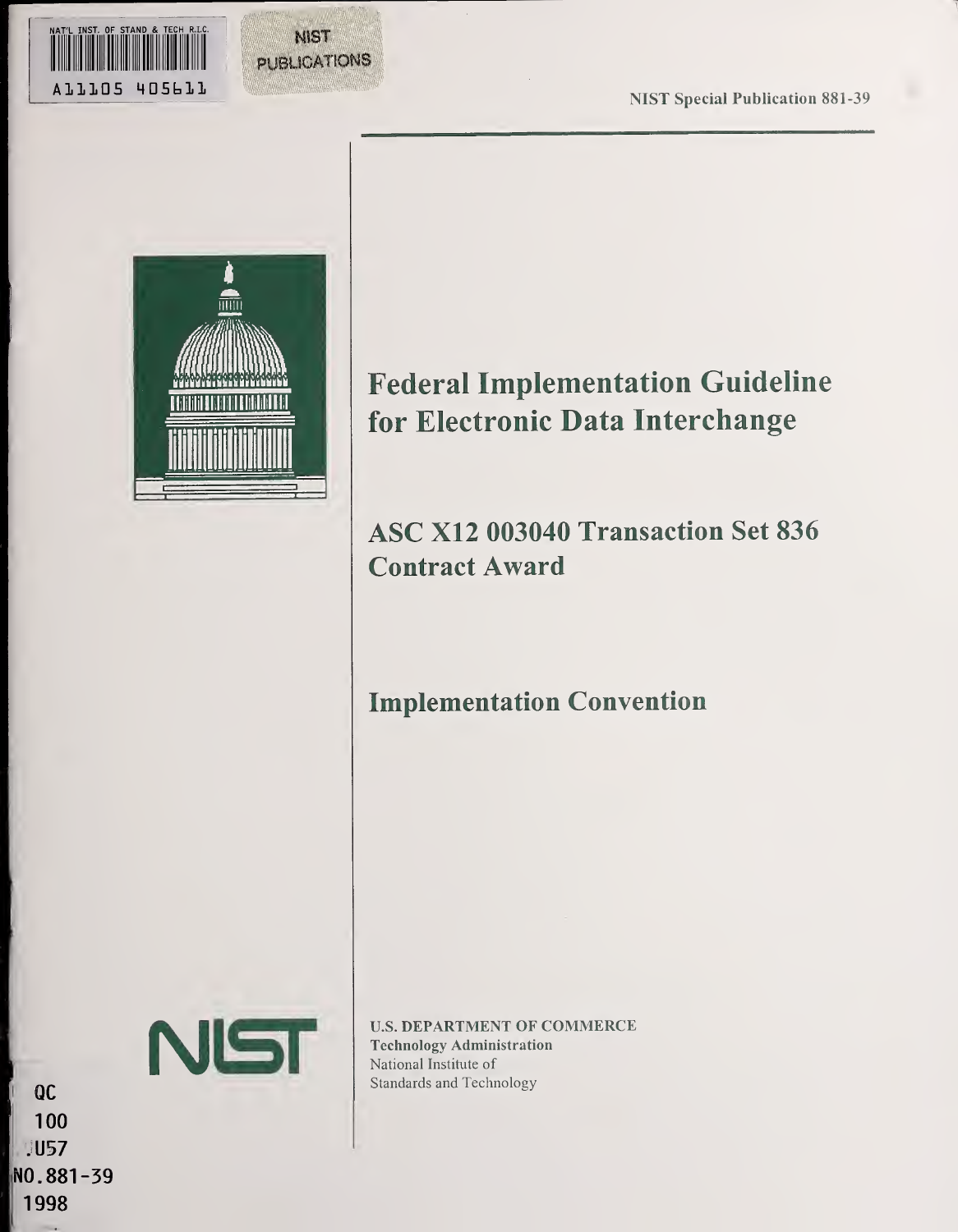rhe National Institute of Standards and Technology was established in <sup>1988</sup> by Congress to "assist industry in the development of technology . .. needed to improve product quality, to modernize manufacturing processes, to ensure product reliability . . . and to facilitate rapid commercialization ... of products based on new scientific discoveries."

NIST, originally founded as the National Bureau of Standards in 1901, works to strengthen U.S. industry's competitiveness; advance science and engineering; and improve public health, safety, and the environment. One of the agency's basic functions is to develop, maintain, and retain custody of the national standards of measurement, and provide the means and methods for comparing standards used in science, engineering, manufacturing, commerce, industry, and education with the standards adopted or recognized by the Federal Government.

As an agency of the U.S. Commerce Department's Technology Administration, NIST conducts basic and applied research in the physical sciences and engineering, and develops measurement techniques, test methods, standards, and related services. The Institute does generic and precompetitive work on new and advanced technologies. NIST's research facilities are located at Gaithersburg, MD 20899, and at Boulder, CO 80303. Major technical operating units and their principal activities are listed below. For more information contact the Publications and Program Inquiries Desk, 301-975-3058.

#### Office of the Director

- National Quality Program
- International and Academic Affairs

#### Technology Services

- Standards Services
- Technology Partnerships
- Measurement Services
- Technology Innovation
- Information Services

#### Advanced Technology Program

- Economic Assessment
- Information Technology and Applications
- Chemical and Biomedical Technology
- Materials and Manufacturing Technology
- Electronics and Photonics Technology

#### Manufacturing Extension Partnership Program

- Regional Programs
- National Programs
- Program Development

#### Electronics and Electrical Engineering Laboratory

- Microelectronics
- Law Enforcement Standards
- Electricity
- Semiconductor Electronics
- Electromagnetic Fields<sup>1</sup>
- Electromagnetic Technology<sup>1</sup>
- Optoelectronics<sup>1</sup>

#### Chemical Science and Technology Laboratory

- Biotechnology
- Physical and Chemical Properties<sup>2</sup>
- Analytical Chemistry
- Process Measurements
- Surface and Microanalysis Science

#### Physics Laboratory

- Electron and Optical Physics
- Atomic Physics
- Optical Technology
- Ionizing Radiation
- Time and Frequency'
- Quantum Physics'

#### Materials Science and Engineering Laboratory

- Intelligent Processing of Materials
- Ceramics
- Materials Reliability<sup>1</sup>
- Polymers
- Metallurgy
- NIST Center for Neutron Research

#### Manufacturing Engineering Laboratory

- Precision Engineering
- Automated Production Technology
- Intelligent Systems
- Fabrication Technology
- Manufacturing Systems Integration

#### Building and Fire Research Laboratory

- Structures
- Building Materials
- Building Environment
- Fire Safety Engineering
- Fire Science

#### Information Technology Laboratory

- Mathematical and Computational Sciences<sup>2</sup>
- Advanced Network Technologies
- Computer Security
- Information Access and User Interfaces
- High Performance Systems and Services
- Distributed Computing and Information Services
- Software Diagnostics and Conformance Testing

'At Boulder, CO 80303.

#### <sup>2</sup> Some elements at Boulder, CO.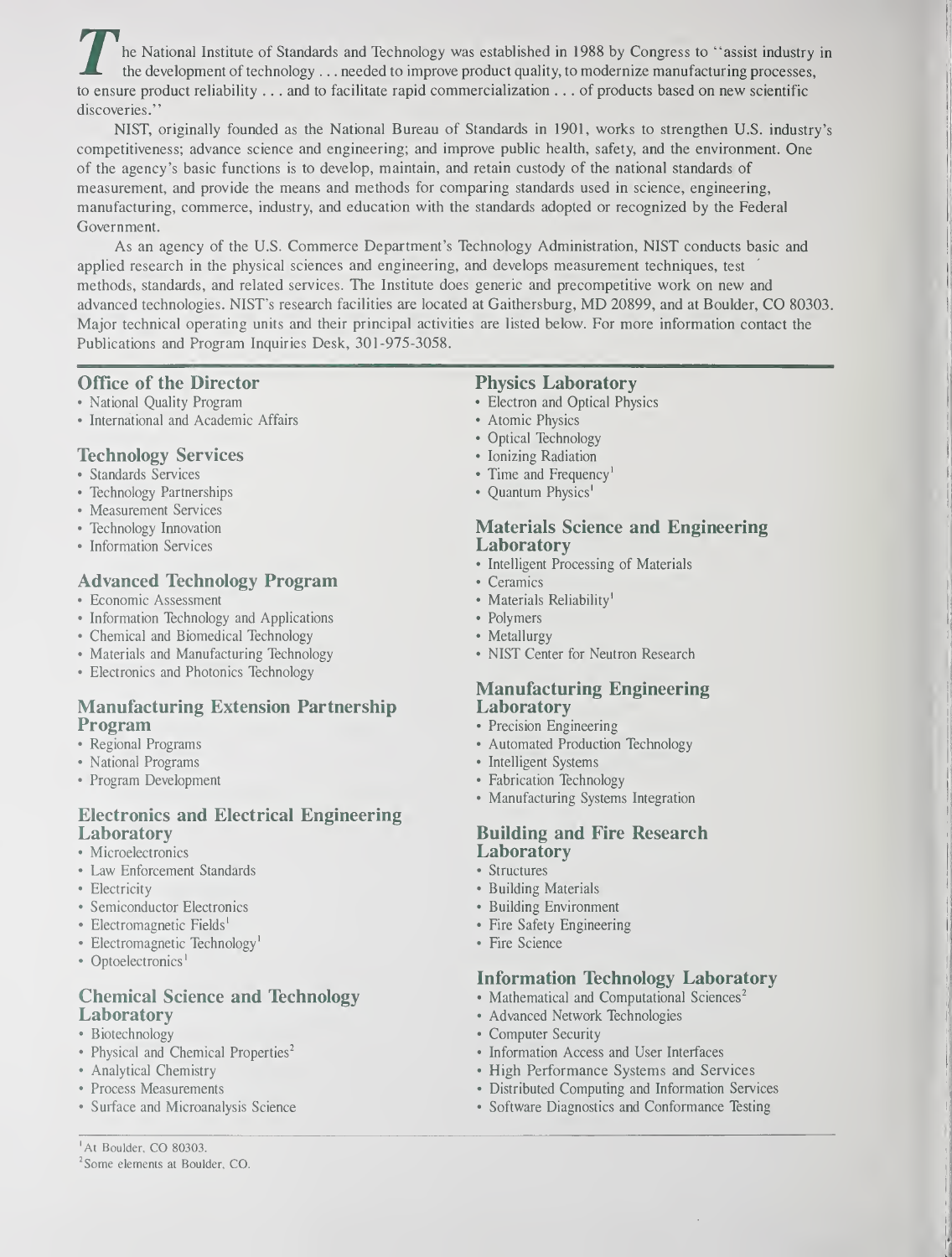# Federal Implementation Guideline for Electronic Data Interchange

## ASC X12 003040 Transaction Set 836 Contract Award

## Implementation Convention

Electronic Commerce Acquisition Program Management Office Standard Management Committee - Secretariat National Institute of Standards and Technology Gaithersburg, MD 20899-0001

Editor: Dr. Jean-Philippe Favreau

January 1998



U.S. DEPARTMENT OF COMMERCE William M. Daley, Secretary

Technology Administration Gary R. Bachula, Acting Under Secretary for Technology

National Institute of Standards and Technology Raymond G. Kammer, Director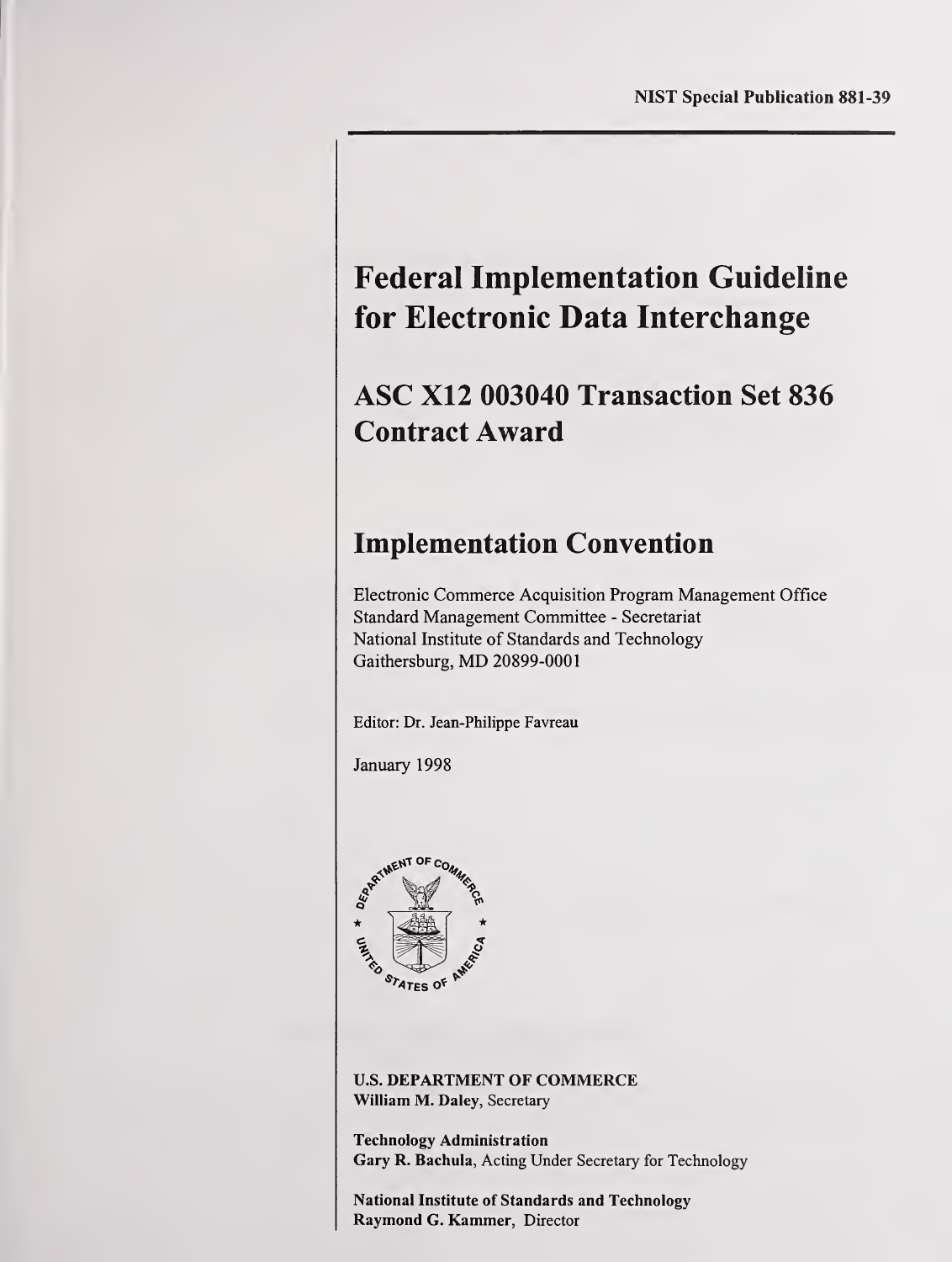#### Reports on Information Technology

The National Institute of Standards and Technology (NIST)'s Information Technology Laboratory (ITL) develops standards and guidelines, provides technical assistance, and conducts research for computers and resources. As part of the overall federal effort to establish a single face to industry for conducting electronic commerce, ITL has been designated as the organization responsible for coordinating the development of Federal Implementation Conventions (ICs) for Electronic Data Interchange (EDI). ICs are defined by functional-area experts who create and select options from standard EDI Transaction Sets to yield the implementations to be used for practical EDI. These ICs are made available to federal agencies and industry by electronic means and this Special Publication Series.

#### National Institute of Standards and Technology Special Publication 881-39 Natl. Inst. Stand. Technol. Spec. Publ. 881-39, 19 pages (Jan. 1998) CODEN: NSPUE2

#### U.S. GOVERNMENT PRINTING OFFICE WASHINGTON: 1998

For sale by the Superintendent of Documents, U.S. Government Printing Office, Washington, DC 20402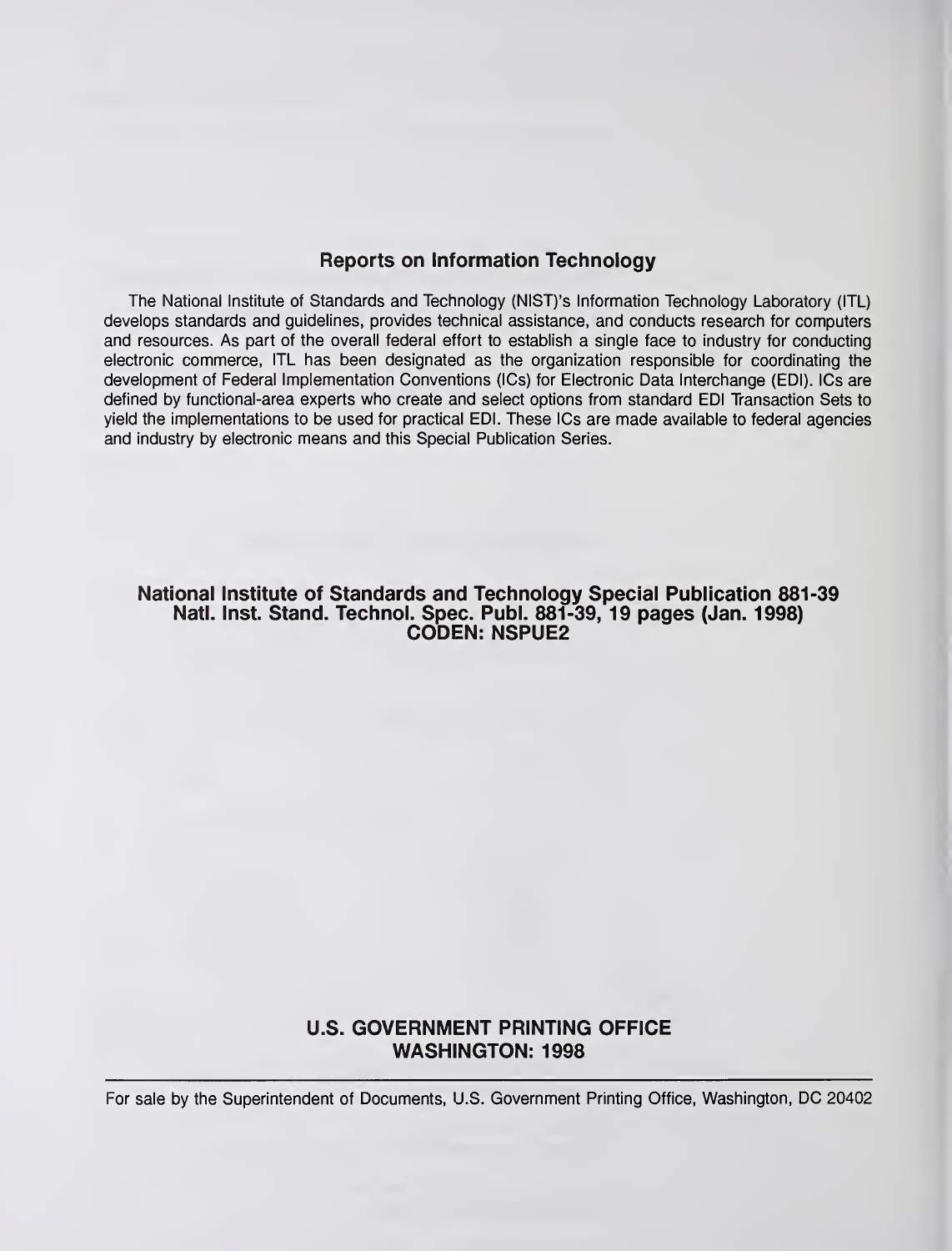# 836 Contract Award

## Functional Group ID= $\mathbf{R}\mathbf{Q}$

#### Introduction:

This Draft Standard for Trial Use contains the format and establishes the data contents of the Procurement Notices Transaction Set (836) for use within the context of an Electronic Data Interchange (EDI) environment. The transaction set can be used by the buyer to notify the seller or other interested parties of the award or pending award of a contract which may contain some indefinite features, such as delivery schedule, location, and/or quantities. This transaction set can also be used for purchasing actions such as the notification of intent to award or actual award of a small business set-aside purchase, notification of being outside of the competitive range, notice of receipt of protest, notice of receipt of a late bid, notice of bid rejection, notice of the disposition of an unsolicited proposal, public notice of the abstract of bids, and the notification of the award of a requirements type contract.

#### Heading:

|          | Pos.       | Seg.                      |                                              | Req.           |                | Loop   | Notes and       |
|----------|------------|---------------------------|----------------------------------------------|----------------|----------------|--------|-----------------|
| Must Use | No.<br>010 | $\mathbf{D}$<br><b>ST</b> | <b>Name</b><br><b>Transaction Set Header</b> | Des.<br>M      | Max.Use        | Repeat | <b>Comments</b> |
| Must Use | 020        | <b>BCO</b>                | Beginning Segment For Contract Award         | M              |                |        |                 |
| Not Used | 021        | <b>ITD</b>                | Terms of Sale/Deferred Terms of Sale         | $\mathcal{O}$  | 5              |        |                 |
| Not Used | 022        | <b>CTB</b>                | <b>Restrictions/Conditions</b>               | $\overline{O}$ | 5              |        |                 |
| Not Used | 023        | <b>CTP</b>                | Pricing Information                          | $\Omega$       | 25             |        |                 |
| Not Used | 024        | FOB                       | F.O.B. Related Instructions                  | $\mathcal{O}$  | 1              |        |                 |
|          |            |                           | LOOP ID - N1                                 |                |                | >1     |                 |
|          | 025        | N1                        | Name                                         | $\mathcal{O}$  | 1              |        |                 |
|          | 026        | N <sub>2</sub>            | Additional Name Information                  | $\Omega$       | 2              |        |                 |
| Not Used | 027        | N <sub>3</sub>            | Address Information                          | $\overline{O}$ | $\overline{2}$ |        |                 |
|          | 028        | N <sub>4</sub>            | Geographic Location                          | $\overline{O}$ |                |        |                 |
| Not Used | 029        | <b>REF</b>                | Reference Numbers                            | $\overline{O}$ | >1             |        |                 |
| Not Used | 030        | <b>PER</b>                | <b>Administrative Communications Contact</b> | $\mathcal{O}$  | >1             |        |                 |
| Not Used | 031        | FOB                       | F.O.B. Related Instructions                  | $\mathcal{O}$  | $\mathbf{1}$   |        |                 |
|          |            |                           | LOOP ID - PO1                                |                |                | >1     |                 |
| Must Use | 035        | PO1                       | <b>Baseline Item Data</b>                    | $\mathbf M$    | $\mathbf{1}$   |        |                 |
| Not Used | 040        | PO <sub>3</sub>           | <b>Additional Item Detail</b>                | $\overline{O}$ | >1             |        |                 |
| Not Used | 050        | <b>CTP</b>                | Pricing Information                          | $\Omega$       | >1             |        |                 |
| Not Used | 060        | PID                       | Product/Item Description                     | $\mathcal{O}$  | >1             |        |                 |
| Not Used | 070        | <b>MEA</b>                | Measurements                                 | $\mathcal{O}$  | >1             |        |                 |
| Not Used | 080        | <b>PWK</b>                | Paperwork                                    | $\overline{O}$ | >1             |        |                 |
|          | 090        | <b>REF</b>                | Reference Numbers                            | $\Omega$       | >1             |        |                 |
| Not Used | 100        | <b>PER</b>                | Administrative Communications Contact        | $\mathcal{O}$  | >1             |        |                 |
| Not Used | 101        | <b>ITD</b>                | Terms of Sale/Deferred Terms of Sale         | $\overline{O}$ | $\mathbf{1}$   |        |                 |
|          | 102        | <b>DTM</b>                | Date/Time Reference                          | $\circ$        | 10             |        |                 |
| Not Used | 103        | <b>CTB</b>                | <b>Restrictions/Conditions</b>               | $\mathcal{O}$  | 1              |        |                 |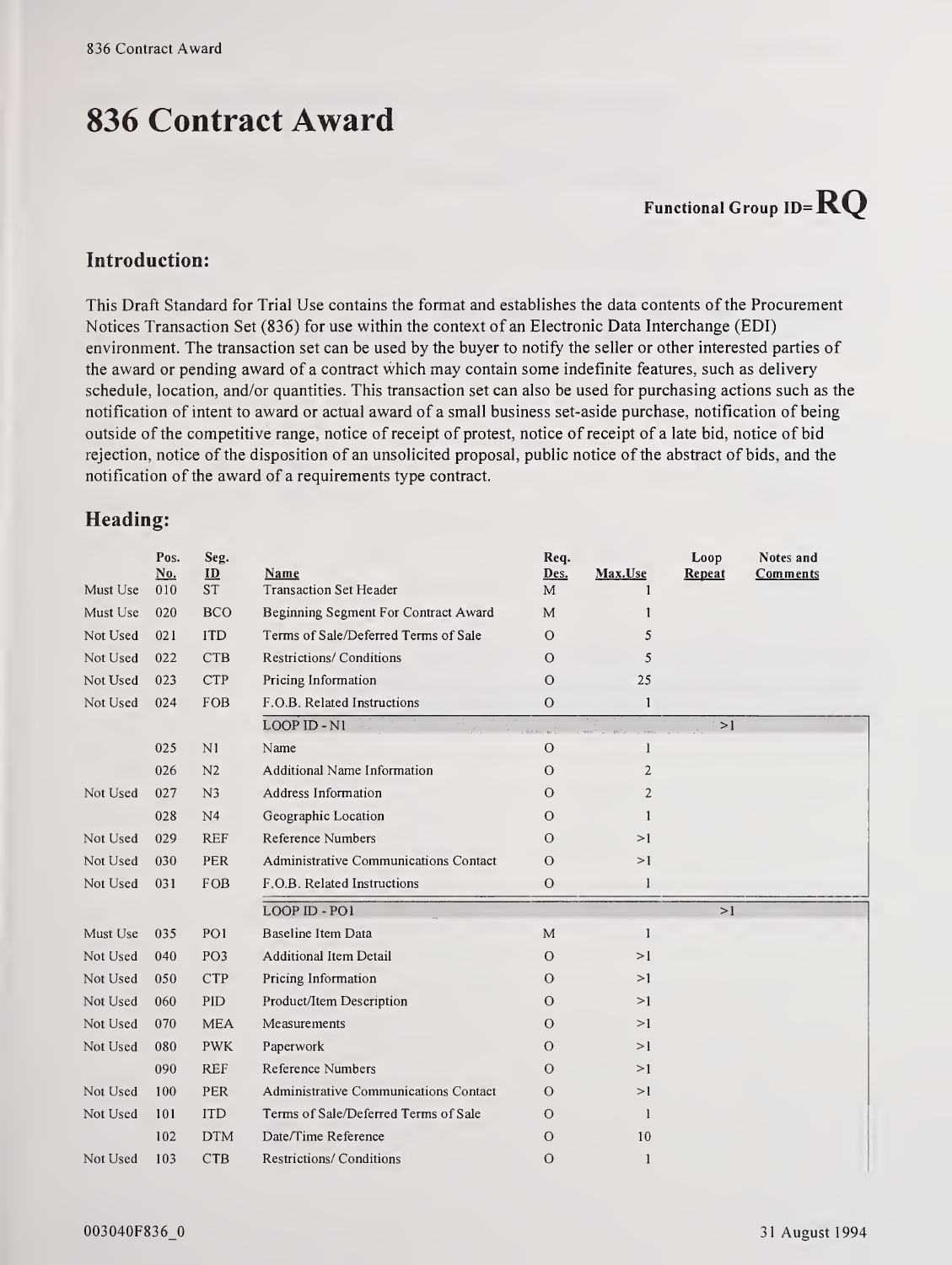#### 836 Contract Award

|          |     |                | LOOP ID - SLN                         |   | 303 55122 441 831 452 453 454 | $\geq$ 1 | ani mara     |
|----------|-----|----------------|---------------------------------------|---|-------------------------------|----------|--------------|
| Not Used | 110 | <b>SLN</b>     | Subline Item Detail                   | О |                               |          |              |
| Not Used | 120 | <b>PID</b>     | Product/Item Description              | О | >1                            |          |              |
|          |     |                | LOOP ID - N1                          |   | San Called Bill Com           | >1       | paramati mas |
| Not Used | 130 | N1             | Name                                  | Ο |                               |          |              |
| Not Used | 140 | N <sub>2</sub> | <b>Additional Name Information</b>    | O |                               |          |              |
| Not Used | 150 | N <sub>3</sub> | Address Information                   | О |                               |          |              |
| Not Used | 160 | N <sub>4</sub> | Geographic Location                   | О |                               |          |              |
| Not Used | 170 | <b>REF</b>     | Reference Numbers                     | O | >1                            |          |              |
| Not Used | 180 | PER            | Administrative Communications Contact | О | >1                            |          |              |
| Must Use | 190 | <b>SE</b>      | <b>Transaction Set Trailer</b>        | M |                               |          |              |

 $\sim$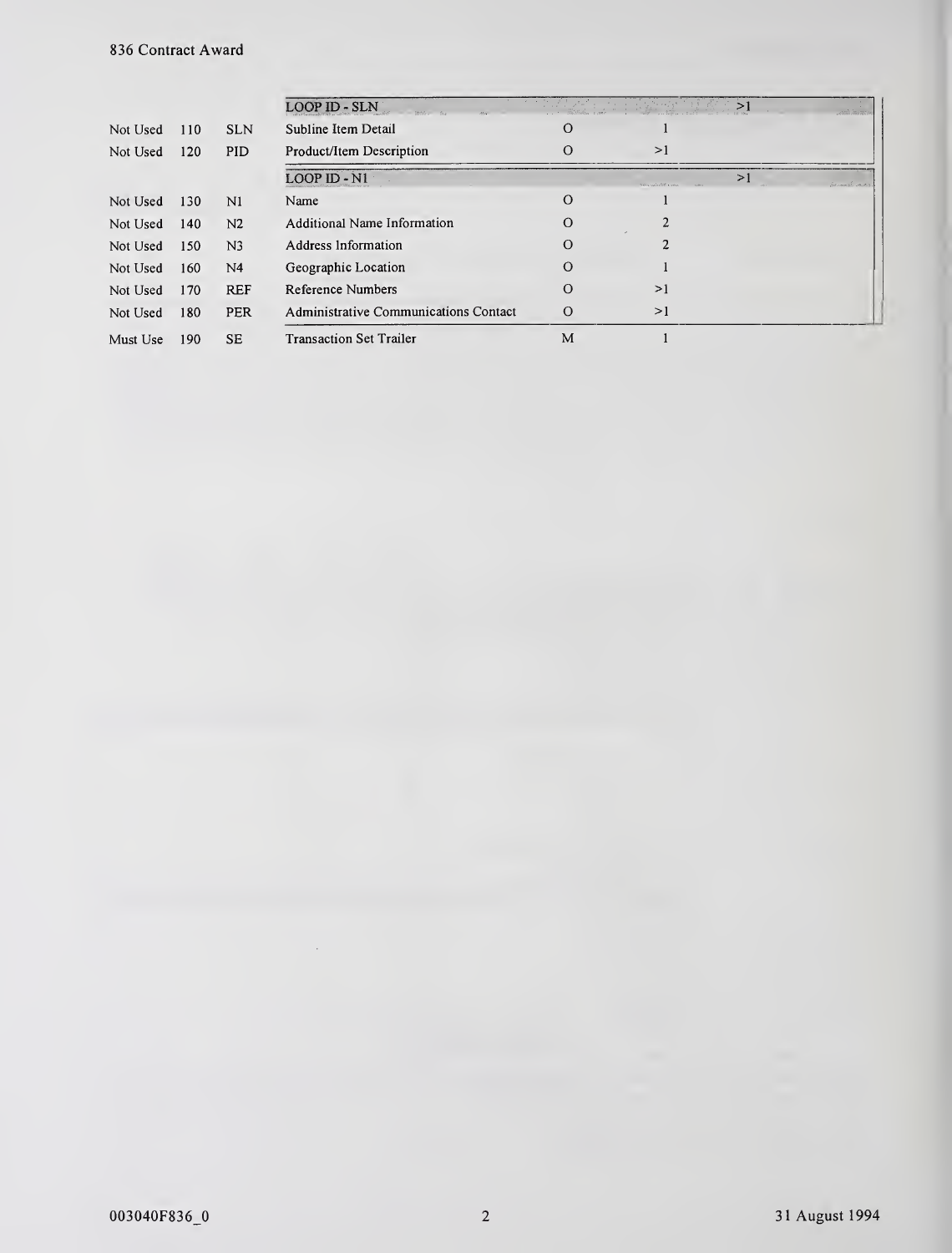|                 | Segment:               |                | $ST$ Transaction Set Header                                                                                                                                                                                                |                   |
|-----------------|------------------------|----------------|----------------------------------------------------------------------------------------------------------------------------------------------------------------------------------------------------------------------------|-------------------|
|                 | <b>Position:</b>       | 010            |                                                                                                                                                                                                                            |                   |
|                 | Loop:                  |                |                                                                                                                                                                                                                            |                   |
|                 | Level:                 | Heading        |                                                                                                                                                                                                                            |                   |
|                 | Usage:                 | Mandatory      |                                                                                                                                                                                                                            |                   |
|                 | Max Use:               |                |                                                                                                                                                                                                                            |                   |
|                 | Purpose:               |                | To indicate the start of a transaction set and to assign a control number                                                                                                                                                  |                   |
|                 | <b>Syntax Notes:</b>   |                |                                                                                                                                                                                                                            |                   |
|                 | <b>Semantic Notes:</b> | 1              | The transaction set identifier (ST01) used by the translation routines of the<br>interchange partners to select the appropriate transaction set definition (e.g.,<br>810 selects the Invoice Transaction Set).             |                   |
|                 | Comments:              |                |                                                                                                                                                                                                                            |                   |
|                 |                        |                | Data Element Summary                                                                                                                                                                                                       |                   |
|                 | Ref.                   | Data           |                                                                                                                                                                                                                            |                   |
|                 | Des.                   | <b>Element</b> | Name                                                                                                                                                                                                                       | <b>Attributes</b> |
| <b>Must Use</b> | <b>ST01</b>            | 143            | <b>Transaction Set Identifier Code</b>                                                                                                                                                                                     | ID $3/3$<br>M     |
|                 |                        |                | Code uniquely identifying a Transaction Set                                                                                                                                                                                |                   |
|                 |                        |                | 836<br>X12.54 Contract Award                                                                                                                                                                                               |                   |
| <b>Must Use</b> | <b>ST02</b>            | 329            | <b>Transaction Set Control Number</b>                                                                                                                                                                                      | $AN$ 4/9<br>M     |
|                 |                        |                | Identifying control number that must be unique within the transaction set<br>functional group assigned by the originator for a transaction set                                                                             |                   |
|                 |                        |                | This unique control number is assigned by the originator of the<br>transaction set or by the originators application program. This same<br>number is carried in SE02.<br>the mode of the collection and the behavior - the |                   |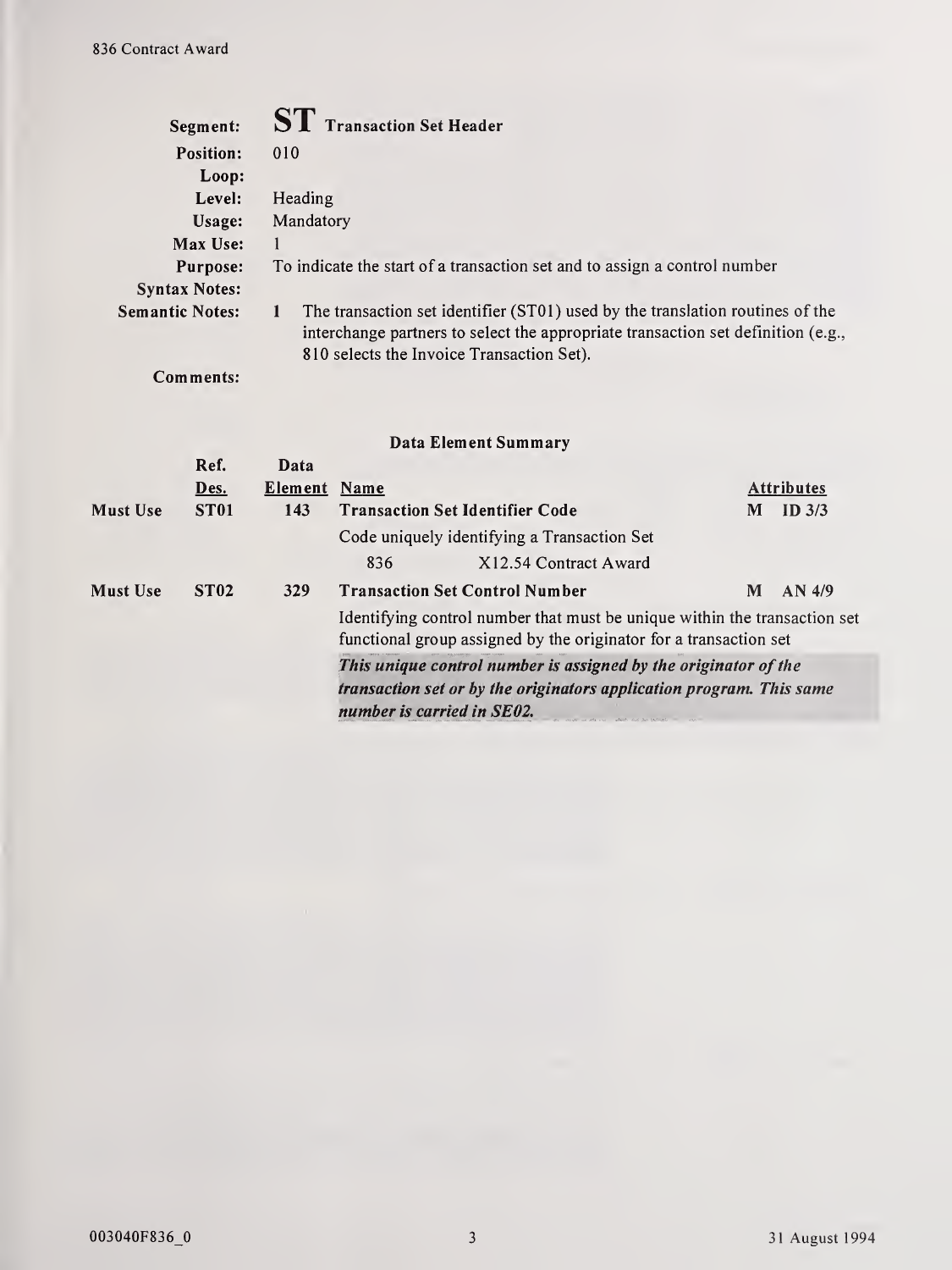|                 | Segment:<br><b>Position:</b><br>Loop:<br>Level:<br>Usage:<br>Max Use:<br>Purpose:<br><b>Syntax Notes:</b><br><b>Semantic Notes:</b><br>Comments: | 020<br>Heading<br>Mandatory<br>1<br>Ŧ.<br>2<br>3 | identifying numbers and dates. | <b>BCO</b> Beginning Segment For Contract Award<br>To indicate the beginning of the Contract Award Transaction Set and to transmit<br>BCO04 is the contract number.<br>BCO06 is the contract beginning date.<br>BCO07 is the contract expiration date.                                                                                                  |                   |
|-----------------|--------------------------------------------------------------------------------------------------------------------------------------------------|--------------------------------------------------|--------------------------------|---------------------------------------------------------------------------------------------------------------------------------------------------------------------------------------------------------------------------------------------------------------------------------------------------------------------------------------------------------|-------------------|
|                 |                                                                                                                                                  |                                                  |                                | Data Element Summary                                                                                                                                                                                                                                                                                                                                    |                   |
|                 | Ref.                                                                                                                                             | Data                                             |                                |                                                                                                                                                                                                                                                                                                                                                         |                   |
|                 | Des.                                                                                                                                             | <b>Element</b>                                   | <b>Name</b>                    |                                                                                                                                                                                                                                                                                                                                                         | <b>Attributes</b> |
| <b>Must Use</b> | <b>BCO01</b>                                                                                                                                     | 353                                              |                                | <b>Transaction Set Purpose Code</b>                                                                                                                                                                                                                                                                                                                     | M<br>ID $2/2$     |
|                 |                                                                                                                                                  |                                                  |                                | Code identifying purpose of transaction set                                                                                                                                                                                                                                                                                                             |                   |
|                 |                                                                                                                                                  |                                                  | 00                             | Original                                                                                                                                                                                                                                                                                                                                                |                   |
|                 |                                                                                                                                                  |                                                  | 01                             | Cancellation                                                                                                                                                                                                                                                                                                                                            |                   |
|                 |                                                                                                                                                  |                                                  | 07                             | Duplicate                                                                                                                                                                                                                                                                                                                                               |                   |
|                 |                                                                                                                                                  |                                                  |                                | Use to indicate the re-transmission of a previously<br>transmitted award announcement.                                                                                                                                                                                                                                                                  |                   |
| <b>Must Use</b> | <b>BCO02</b>                                                                                                                                     | 586                                              |                                | <b>Request for Quote Reference Number</b>                                                                                                                                                                                                                                                                                                               | AN 1/45<br>M      |
|                 |                                                                                                                                                  |                                                  |                                | Number assigned by the purchaser to identify his request for quote                                                                                                                                                                                                                                                                                      |                   |
|                 |                                                                                                                                                  |                                                  |                                | Use to identify the solicitation number (IFB, RFP, or RFQ) that is                                                                                                                                                                                                                                                                                      |                   |
|                 |                                                                                                                                                  |                                                  |                                | applicable to all the line items awarded. If there was no solicitation, cite<br>the letter N. If there were multiple solicitation resulting in the award,<br>cite the letter M in this data element and identify the various<br>solicitations in the 1/REF/090 segment.                                                                                 |                   |
| <b>Must Use</b> | <b>BCO03</b>                                                                                                                                     | 652                                              |                                | <b>Request Quotation Control Date</b>                                                                                                                                                                                                                                                                                                                   | M<br>DT 6/6       |
|                 |                                                                                                                                                  |                                                  |                                | Date to be used for reference purposes in an RFQ and a response to RFQ.                                                                                                                                                                                                                                                                                 |                   |
|                 |                                                                                                                                                  |                                                  |                                | Use to identify the date of the solicitation (IFB, RFP, or RFQ) that<br>resulted in this award. If there was no solicitation or there were multiple<br>solicitation resulting in the award, enter six zeros (000000). When there<br>were multiple solicitations resulting in the award, cite the date of each<br>solicitation in the 1/DTM/102 segment. |                   |
| <b>Must Use</b> | <b>BCO04</b>                                                                                                                                     | 127                                              | <b>Reference Number</b>        |                                                                                                                                                                                                                                                                                                                                                         | AN 1/30<br>M      |

Reference number or identification number as defined for a particular Transaction Set, or as specified by the Reference Number Qualifier. 1. Use to identify the number of the contract or order awarded.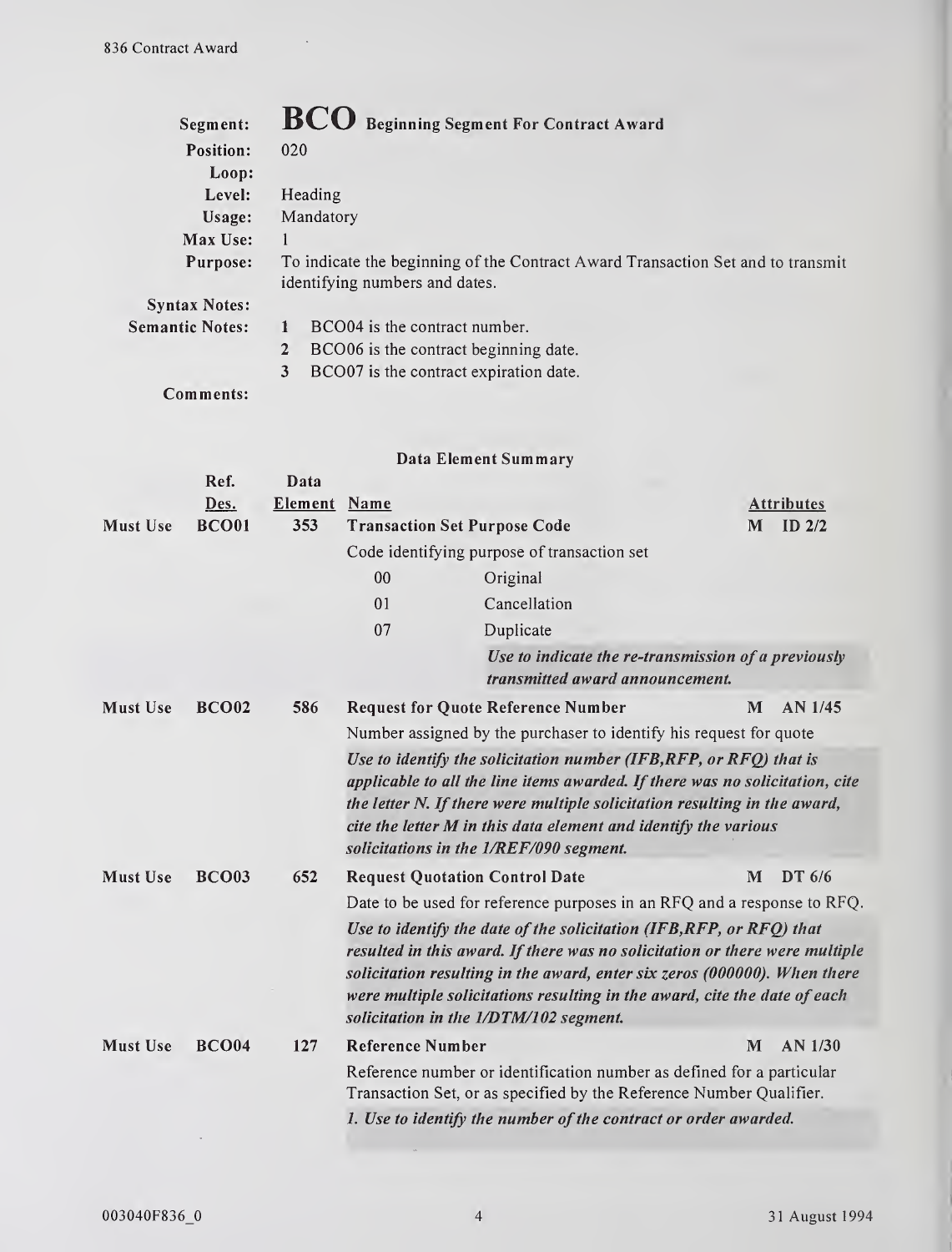|                 |              |     |                                                     | 2. If the award was for a contract or purchase order, cite the number of<br>the awarded instrument (i.e., the PIN).                                                                        |              |            |
|-----------------|--------------|-----|-----------------------------------------------------|--------------------------------------------------------------------------------------------------------------------------------------------------------------------------------------------|--------------|------------|
|                 |              |     |                                                     | 3. If the award was for a delivery order, call or release against a basic<br>contract, cite a concatenation of the basic contract number and the<br>order number (i.e., the PIN and SPIN). |              |            |
|                 |              |     | modification number.                                | 4. If the award was modification of an existing contract/order, cite a<br>concatenation of the existing contract/order number and the                                                      |              |            |
| <b>Not Used</b> | <b>BCO05</b> | 846 | <b>Contract Status Code</b>                         |                                                                                                                                                                                            | $\mathbf{O}$ | ID $2/2$   |
|                 |              |     | Code designating the current status of the contract |                                                                                                                                                                                            |              |            |
|                 |              |     |                                                     | Refer to 003040 Data Element Dictionary for acceptable code values.                                                                                                                        |              |            |
|                 | <b>BCO06</b> | 373 | Date                                                |                                                                                                                                                                                            | $\mathbf{O}$ | DT 6/6     |
|                 |              |     | Date (YYMMDD)                                       |                                                                                                                                                                                            |              |            |
|                 |              |     |                                                     | Use to indicate the date of award of the cited contract or order.                                                                                                                          |              |            |
| <b>Not Used</b> | <b>BCO07</b> | 373 | Date                                                |                                                                                                                                                                                            | $\mathbf 0$  | DT 6/6     |
|                 |              |     | Date (YYMMDD)                                       |                                                                                                                                                                                            |              |            |
| <b>Not Used</b> | <b>BCO08</b> | 587 | <b>Acknowledgment Type</b>                          |                                                                                                                                                                                            | $\mathbf 0$  | ID $2/2$   |
|                 |              |     |                                                     | Code specifying the type of acknowledgment                                                                                                                                                 |              |            |
|                 |              |     |                                                     | Refer to 003040 Data Element Dictionary for acceptable code values.                                                                                                                        |              |            |
| <b>Must Use</b> | <b>BCO09</b> | 128 | <b>Reference Number Qualifier</b>                   |                                                                                                                                                                                            | $\mathbf{O}$ | $ID$ $2/2$ |
|                 |              |     |                                                     | Code qualifying the Reference Number.                                                                                                                                                      |              |            |
|                 |              |     | TN                                                  | <b>Transaction Reference Number</b>                                                                                                                                                        |              |            |
|                 |              |     |                                                     | Use to indicate a unique number assigned by the<br>originator to identify this transaction set.                                                                                            |              |            |
| <b>Must Use</b> | <b>BCO10</b> | 127 | <b>Reference Number</b>                             |                                                                                                                                                                                            | O            | AN 1/30    |
|                 |              |     |                                                     | Reference number or identification number as defined for a particular<br>Transaction Set, or as specified by the Reference Number Qualifier.                                               |              |            |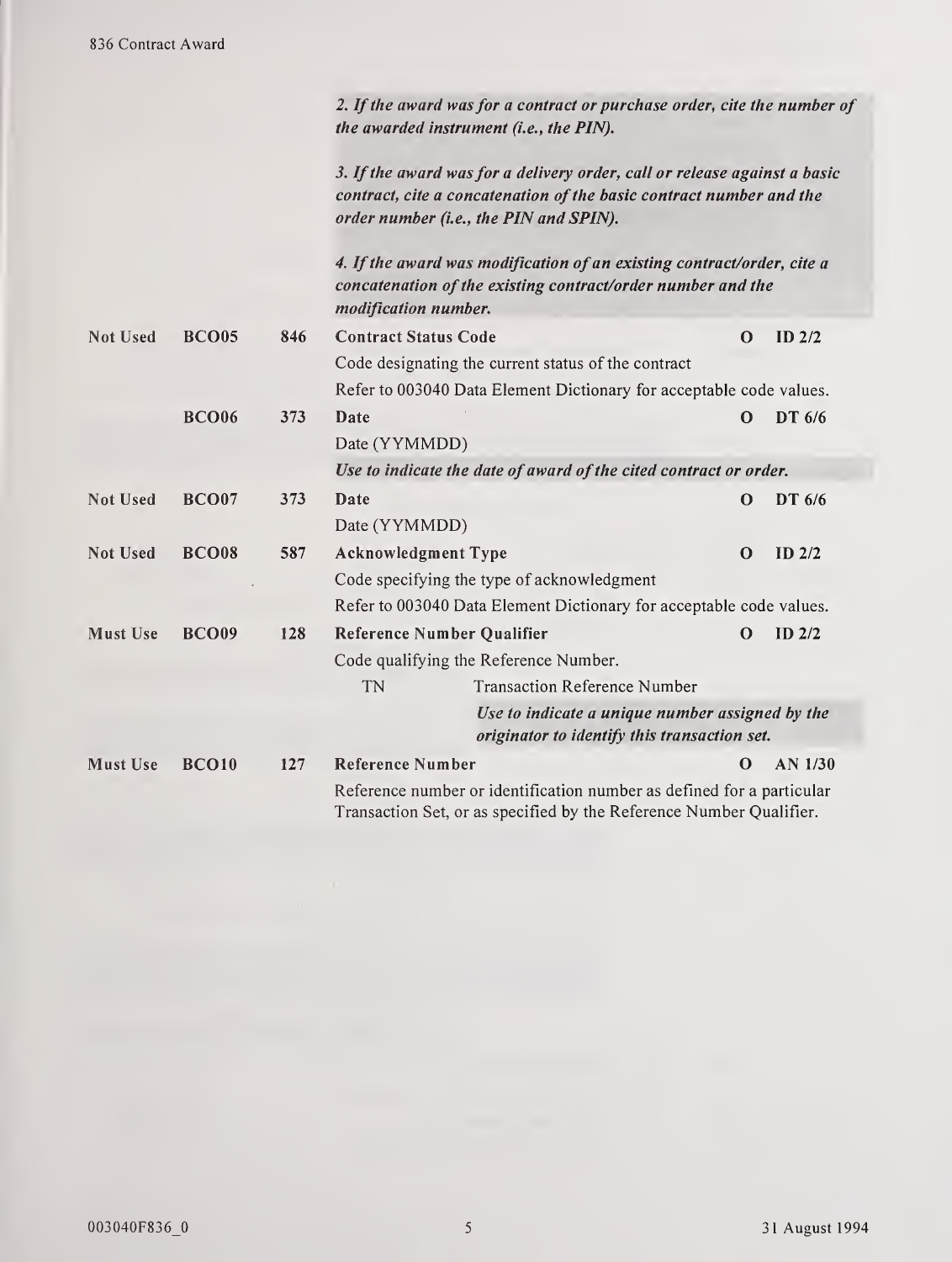|                 | Segment:               | $\bf{N1}$ Name      |                                 |                                                                                                                                                                                                                                                                                                           |              |                   |
|-----------------|------------------------|---------------------|---------------------------------|-----------------------------------------------------------------------------------------------------------------------------------------------------------------------------------------------------------------------------------------------------------------------------------------------------------|--------------|-------------------|
|                 | <b>Position:</b>       | 025                 |                                 |                                                                                                                                                                                                                                                                                                           |              |                   |
|                 | Loop:                  | N <sub>1</sub>      | Optional                        |                                                                                                                                                                                                                                                                                                           |              |                   |
|                 | Level:                 | Heading             |                                 |                                                                                                                                                                                                                                                                                                           |              |                   |
|                 | Usage:                 | Optional            |                                 |                                                                                                                                                                                                                                                                                                           |              |                   |
|                 | Max Use:               | 1                   |                                 |                                                                                                                                                                                                                                                                                                           |              |                   |
|                 | Purpose:               |                     |                                 | To identify a party by type of organization, name, and code                                                                                                                                                                                                                                               |              |                   |
|                 | <b>Syntax Notes:</b>   | 1<br>$\overline{2}$ |                                 | At least one of N102 or N103 is required.<br>If either N103 or N104 is present, then the other is required.                                                                                                                                                                                               |              |                   |
|                 | <b>Semantic Notes:</b> |                     |                                 |                                                                                                                                                                                                                                                                                                           |              |                   |
|                 | Comments:              | 1<br>$\overline{2}$ |                                 | This segment, used alone, provides the most efficient method of providing<br>organizational identification. To obtain this efficiency the "ID Code" (N104)<br>must provide a key to the table maintained by the transaction processing party.<br>N105 and N106 further define the type of entity in N101. |              |                   |
|                 | Notes:                 |                     | and the buying party.           | Use 2 iterations of this segment to identify the entity awarded the contract/order                                                                                                                                                                                                                        |              |                   |
|                 |                        |                     |                                 | <b>Data Element Summary</b>                                                                                                                                                                                                                                                                               |              |                   |
|                 | Ref.                   | Data                |                                 |                                                                                                                                                                                                                                                                                                           |              |                   |
|                 | Des.                   | <b>Element</b>      | <b>Name</b>                     |                                                                                                                                                                                                                                                                                                           |              | <b>Attributes</b> |
| <b>Must Use</b> | N <sub>101</sub>       | 98                  | <b>Entity Identifier Code</b>   |                                                                                                                                                                                                                                                                                                           | M            | ID $2/2$          |
|                 |                        |                     | individual                      | Code identifying an organizational entity, a physical location, or an                                                                                                                                                                                                                                     |              |                   |
|                 |                        |                     | <b>BY</b>                       | <b>Buying Party (Purchaser)</b>                                                                                                                                                                                                                                                                           |              |                   |
|                 |                        |                     |                                 | Use to indicate the buying office.                                                                                                                                                                                                                                                                        |              |                   |
|                 |                        |                     | <b>SE</b>                       | <b>Selling Party</b>                                                                                                                                                                                                                                                                                      |              |                   |
|                 |                        |                     |                                 | Use to indicate the entity awarded the<br>contract/order.                                                                                                                                                                                                                                                 |              |                   |
|                 | N102                   | 93                  | Name                            |                                                                                                                                                                                                                                                                                                           | $\mathbf{X}$ | AN 1/35           |
|                 |                        |                     | Free-form name                  |                                                                                                                                                                                                                                                                                                           |              |                   |
|                 |                        |                     | contract/order.                 | When N101 is code SE, use to identify the entity awarded the<br><u>an ing kalendar sa mga mga kalendar ng kalendar sa mga kalendar sa mga kalendar sa mga kalendar sa mga kalendar sa mga kalendar sa mga kalendar sa mga kalendar sa mga kalendar sa mga kalendar sa mga kalendar sa mga kalend</u>      |              |                   |
|                 | N103                   | 66                  |                                 | <b>Identification Code Qualifier</b>                                                                                                                                                                                                                                                                      | X            | ID $1/2$          |
|                 |                        |                     | Identification Code (67)        | Code designating the system/method of code structure used for                                                                                                                                                                                                                                             |              |                   |
|                 |                        |                     | contract/order.                 | When N101 is code BY, use to identify the entity awarding the                                                                                                                                                                                                                                             |              |                   |
|                 |                        |                     | $\mathbf{1}$                    | D-U-N-S Number, Dun & Bradstreet                                                                                                                                                                                                                                                                          |              |                   |
|                 |                        |                     |                                 | Use to identify the buying party.                                                                                                                                                                                                                                                                         |              |                   |
|                 | N104                   | 67                  | <b>Identification Code</b>      |                                                                                                                                                                                                                                                                                                           | $\mathbf{X}$ | AN 2/17           |
|                 |                        |                     |                                 | Code identifying a party or other code                                                                                                                                                                                                                                                                    |              |                   |
| <b>Not Used</b> | N105                   | 706                 | <b>Entity Relationship Code</b> |                                                                                                                                                                                                                                                                                                           | $\mathbf 0$  | ID $2/2$          |
|                 |                        |                     |                                 |                                                                                                                                                                                                                                                                                                           |              |                   |
|                 |                        |                     |                                 | Code describing entity relationship                                                                                                                                                                                                                                                                       |              |                   |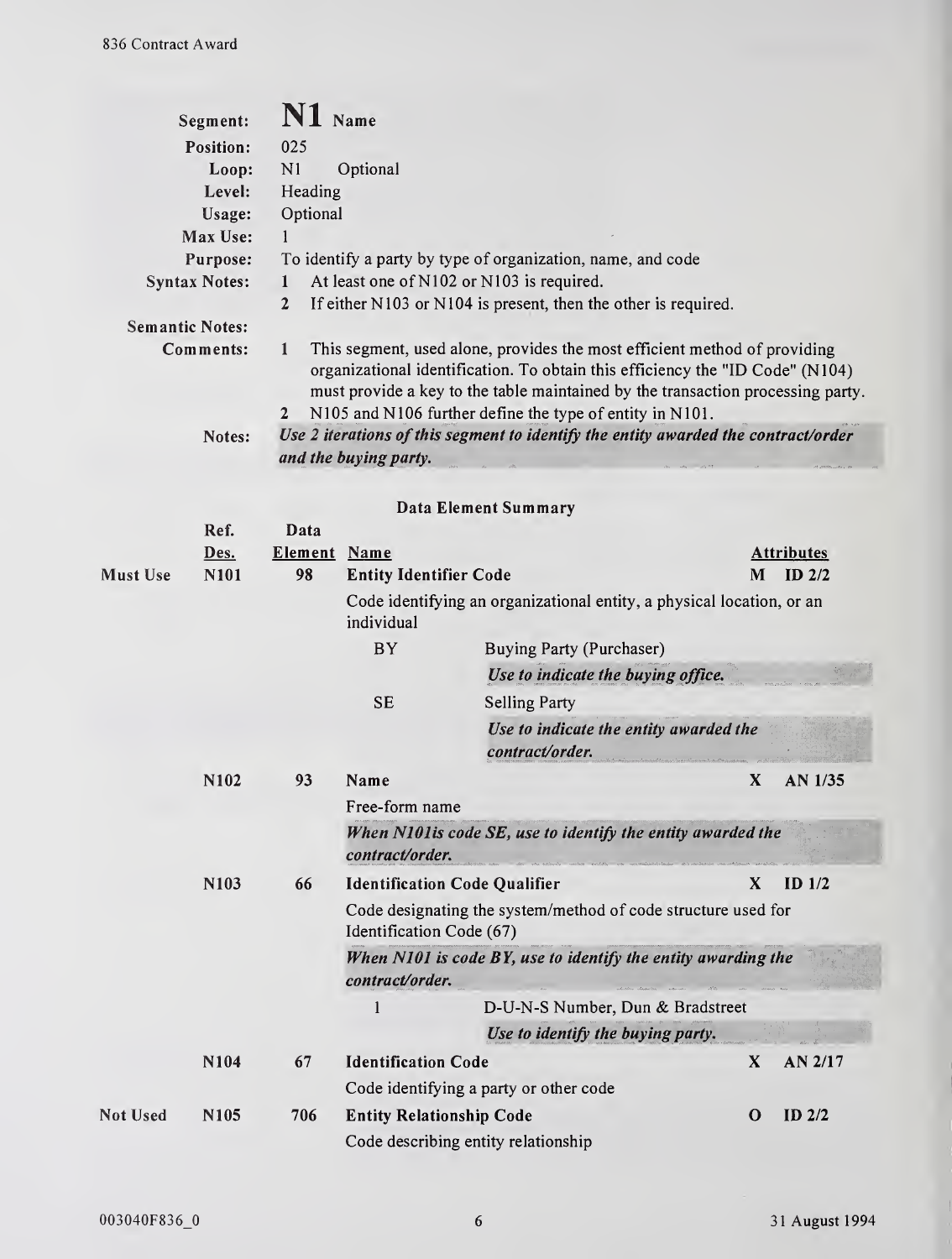|                 |                  |    | Refer to 003040 Data Element Dictionary for acceptable code values.                 |   |          |
|-----------------|------------------|----|-------------------------------------------------------------------------------------|---|----------|
| <b>Not Used</b> | N <sub>106</sub> | 98 | <b>Entity Identifier Code</b>                                                       | O | ID $2/2$ |
|                 |                  |    | Code identifying an organizational entity, a physical location, or an<br>individual |   |          |
|                 |                  |    | Refer to 003040 Data Element Dictionary for acceptable code values.                 |   |          |

 $\sim$ 

 $\mathcal{A}$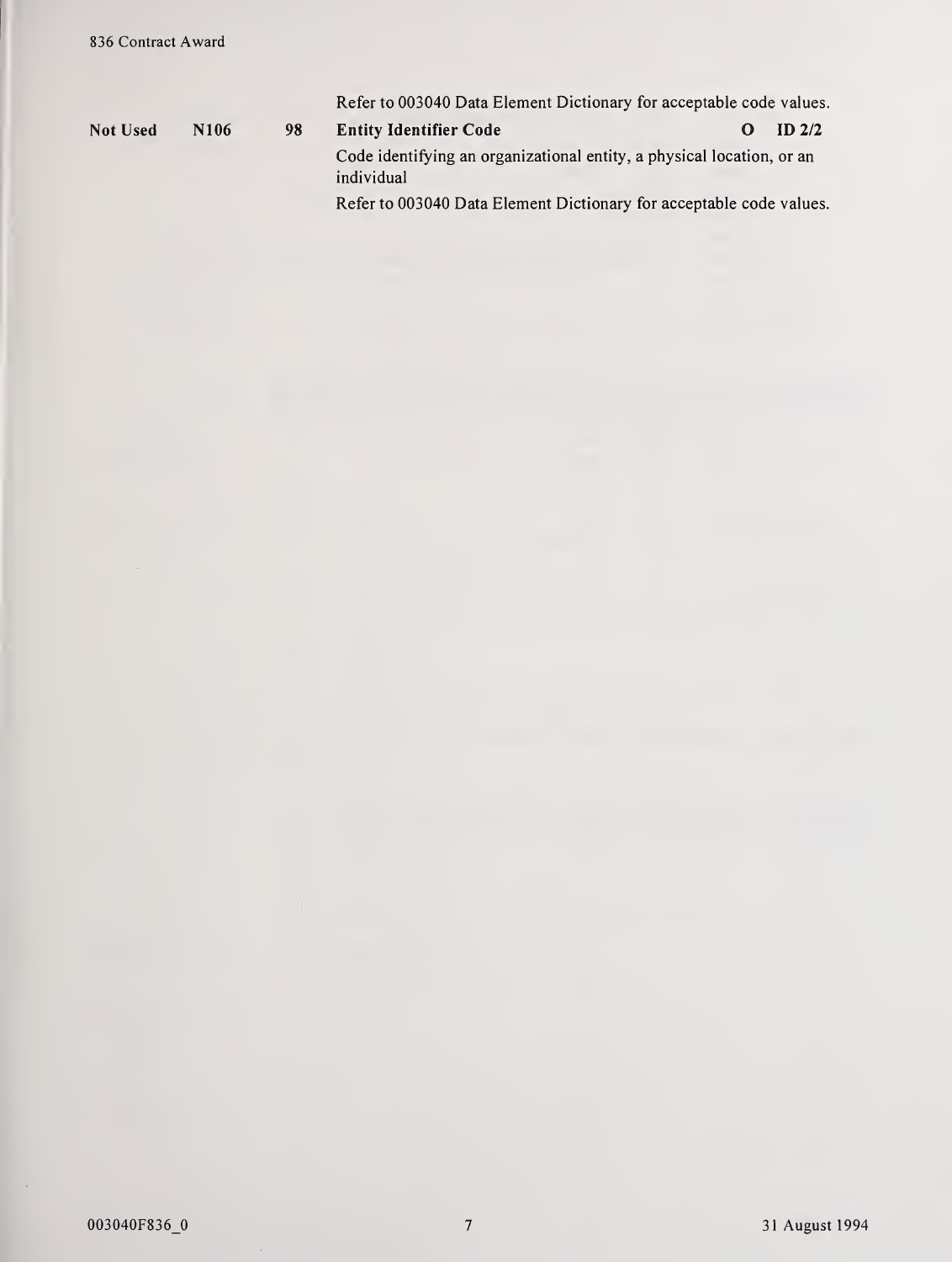| Segment:               | $\bf N2$ Additional Name Information                                     |
|------------------------|--------------------------------------------------------------------------|
| <b>Position:</b>       | 026                                                                      |
| Loop:                  | Optional<br>N1                                                           |
| Level:                 | Heading                                                                  |
| Usage:                 | Optional                                                                 |
| Max Use:               | $\overline{2}$                                                           |
| Purpose:               | To specify additional names or those longer than 35 characters in length |
| <b>Syntax Notes:</b>   |                                                                          |
| <b>Semantic Notes:</b> |                                                                          |
| Comments:              |                                                                          |

## Data Element Summary

| Ref. | Data |                |                     |
|------|------|----------------|---------------------|
| Des. |      |                | <b>Attributes</b>   |
| N201 | 93   | Name           | $AN$ 1/35<br>M      |
|      |      | Free-form name |                     |
| N202 | 93   | Name           | AN 1/35<br>$\Omega$ |
|      |      | Free-form name |                     |
|      |      |                | Element Name        |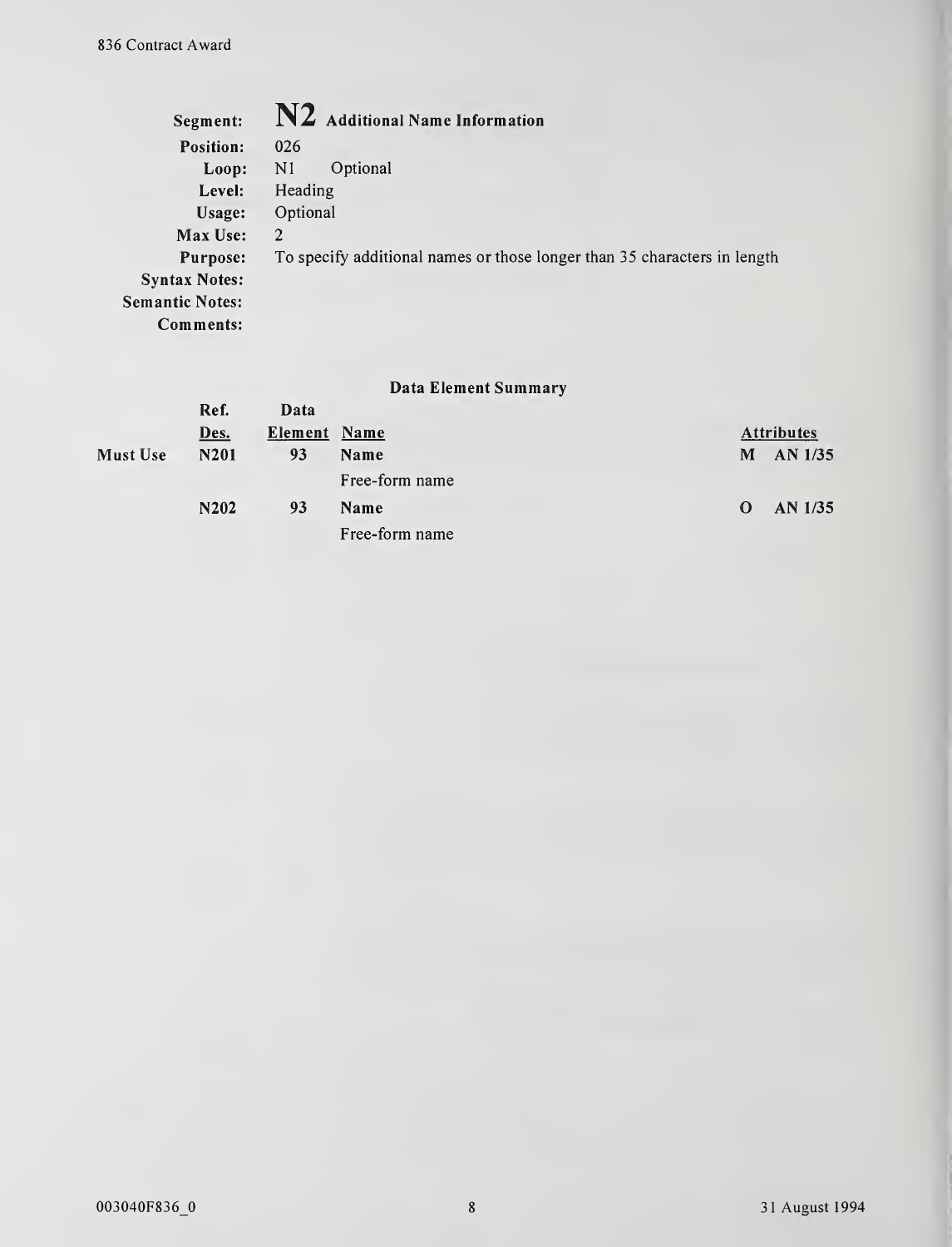| Segment:               | N4 Geographic Location                                                        |
|------------------------|-------------------------------------------------------------------------------|
| <b>Position:</b>       | 028                                                                           |
| Loop:                  | N <sub>1</sub><br>Optional                                                    |
| Level:                 | Heading                                                                       |
| Usage:                 | Optional                                                                      |
| Max Use:               |                                                                               |
| Purpose:               | To specify the geographic place of the named party                            |
| <b>Syntax Notes:</b>   | If N406 is present, then N405 is required.<br>$\mathbf{1}$                    |
| <b>Semantic Notes:</b> |                                                                               |
| Comments:              | A combination of either N401 through N404, or N405 and N406 may be            |
|                        | adequate to specify a location.                                               |
|                        | N402 is required only if city name (N401) is in the USA or Canada.            |
| Notes:                 | When $N101$ is code SE, this segment is $REQUIRED$ to identify the geographic |
|                        | area where the entity awarded the contract/order is located.                  |

|                 | Ref. | Data    |                                                                                                               |             |                   |
|-----------------|------|---------|---------------------------------------------------------------------------------------------------------------|-------------|-------------------|
|                 | Des. | Element | <b>Name</b>                                                                                                   |             | <b>Attributes</b> |
| <b>Not Used</b> | N401 | 19      | <b>City Name</b>                                                                                              | $\mathbf 0$ | AN 2/30           |
|                 |      |         | Free-form text for city name                                                                                  |             |                   |
| <b>Not Used</b> | N402 | 156     | <b>State or Province Code</b>                                                                                 | $\mathbf 0$ | $ID$ $2/2$        |
|                 |      |         | Code (Standard State/Province) as defined by appropriate government<br>agency                                 |             |                   |
|                 | N403 | 116     | <b>Postal Code</b>                                                                                            | $\Omega$    | ID $3/9$          |
|                 |      |         | Code defining international postal zone code excluding punctuation and<br>blanks (zip code for United States) |             |                   |
|                 |      |         | Required when an award was made to a United States Company.                                                   |             |                   |
|                 | N404 | 26      | <b>Country Code</b>                                                                                           | $\mathbf 0$ | ID $2/3$          |
|                 |      |         | Code identifying the country                                                                                  |             |                   |
|                 |      |         | Use only when an award is made to a selling party outside of the United<br>States.                            |             |                   |
| <b>Not Used</b> | N405 | 309     | <b>Location Qualifier</b>                                                                                     | X           | ID $1/2$          |
|                 |      |         | Code identifying type of location                                                                             |             |                   |
|                 |      |         | Refer to 003040 Data Element Dictionary for acceptable code values.                                           |             |                   |
| <b>Not Used</b> | N406 | 310     | <b>Location Identifier</b>                                                                                    | O           | AN 1/30           |
|                 |      |         | Code which identifies a specific location                                                                     |             |                   |

#### Data Element Summary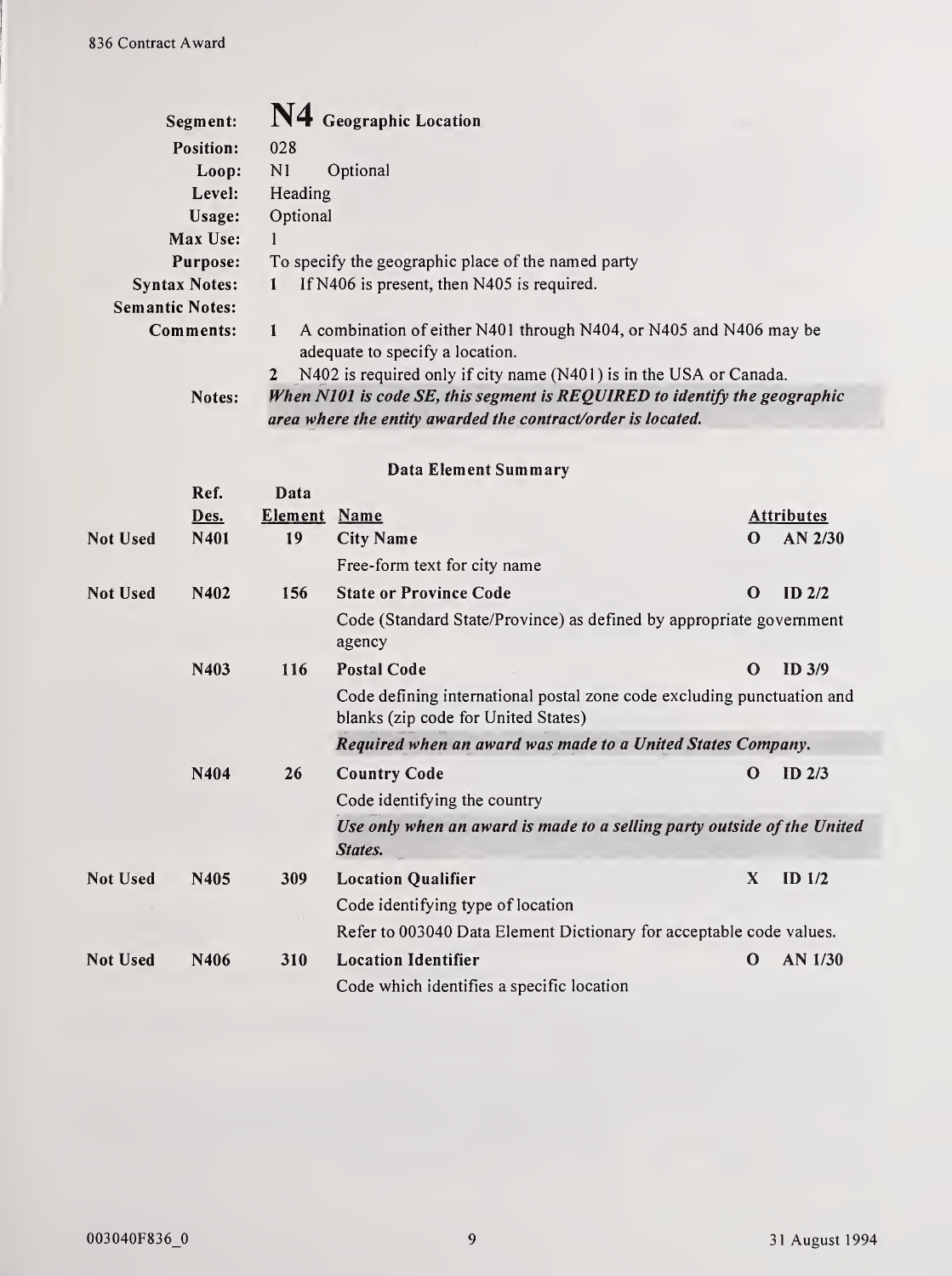| Segment:                | PO1 Baseline Item Data                                                                                                                                                               |                               |  |  |  |  |
|-------------------------|--------------------------------------------------------------------------------------------------------------------------------------------------------------------------------------|-------------------------------|--|--|--|--|
| <b>Position:</b>        | 035                                                                                                                                                                                  |                               |  |  |  |  |
| Loop:                   | PO1<br>Mandatory                                                                                                                                                                     |                               |  |  |  |  |
| Level:                  | Heading                                                                                                                                                                              |                               |  |  |  |  |
| Usage:                  | Mandatory                                                                                                                                                                            |                               |  |  |  |  |
| Max Use:                |                                                                                                                                                                                      |                               |  |  |  |  |
| Purpose:                | To specify basic and most frequently used line item data                                                                                                                             |                               |  |  |  |  |
| <b>Syntax Notes:</b>    | If PO103 is present, then PO102 is required.<br>1                                                                                                                                    |                               |  |  |  |  |
|                         | If PO105 is present, then PO104 is required.<br>$\boldsymbol{2}$                                                                                                                     |                               |  |  |  |  |
|                         | $\mathbf{3}$<br>If PO106 is present, then PO107 is required.                                                                                                                         |                               |  |  |  |  |
|                         | If PO108 is present, then PO109 is required.<br>4                                                                                                                                    |                               |  |  |  |  |
|                         | If PO110 is present, then PO111 is required.<br>5                                                                                                                                    |                               |  |  |  |  |
|                         | If PO112 is present, then PO113 is required.<br>6                                                                                                                                    |                               |  |  |  |  |
|                         | If PO114 is present, then PO115 is required.<br>7                                                                                                                                    |                               |  |  |  |  |
|                         | If PO116 is present, then PO117 is required.<br>8                                                                                                                                    |                               |  |  |  |  |
|                         | 9<br>If PO118 is present, then PO119 is required.                                                                                                                                    |                               |  |  |  |  |
|                         | 10 If PO120 is present, then PO121 is required.                                                                                                                                      |                               |  |  |  |  |
|                         | If PO122 is present, then PO123 is required.<br>11                                                                                                                                   |                               |  |  |  |  |
|                         | If $PO124$ is present, then $PO125$ is required.<br>12                                                                                                                               |                               |  |  |  |  |
| <b>Semantic Notes:</b>  |                                                                                                                                                                                      |                               |  |  |  |  |
| Comments:               | See the Data Dictionary for a complete list of ID's.<br>$\mathbf{1}$                                                                                                                 |                               |  |  |  |  |
|                         | PO101 is the line item identification.<br>$\overline{2}$                                                                                                                             |                               |  |  |  |  |
|                         | $\overline{\mathbf{3}}$<br>PO106 through PO125 provide for ten (10) different product/service ID's per<br>each item. For example: Case, Color, Drawing No., UPC No., ISBN No., Model |                               |  |  |  |  |
|                         | No., SKU.                                                                                                                                                                            |                               |  |  |  |  |
| Notes:                  | 1. Use to identify award data for a line item in the cited solicitation.                                                                                                             |                               |  |  |  |  |
|                         | 2. Use multiple iterations as needed to identify multiple line items. each iteration                                                                                                 |                               |  |  |  |  |
|                         | will identify only one line item.                                                                                                                                                    |                               |  |  |  |  |
|                         | 3. When BCO01 is code 01, provide all the line items contained in the original                                                                                                       |                               |  |  |  |  |
|                         | contract award transmission.                                                                                                                                                         |                               |  |  |  |  |
|                         | Data Element Summary                                                                                                                                                                 |                               |  |  |  |  |
| Ref.                    | Data                                                                                                                                                                                 |                               |  |  |  |  |
| Des.                    | <b>Element</b><br><b>Name</b>                                                                                                                                                        | <b>Attributes</b>             |  |  |  |  |
| <b>PO101</b><br>ıst Use | 350<br><b>Assigned Identification</b>                                                                                                                                                | <b>AN 1/11</b><br>$\mathbf 0$ |  |  |  |  |

|                 | Des.         | Element    | Name                                                                                     |          | <b>Attributes</b> |                 |
|-----------------|--------------|------------|------------------------------------------------------------------------------------------|----------|-------------------|-----------------|
| <b>Must Use</b> | <b>PO101</b> | 350        | <b>Assigned Identification</b>                                                           | O        | <b>AN 1/11</b>    |                 |
|                 |              |            | Alphanumeric characters assigned for differentiation within a transaction<br>set         |          |                   |                 |
|                 |              |            | Use to indicate the line item number contained in the solicitation.                      |          |                   | $\mathcal{M}$ : |
| <b>Must Use</b> | <b>PO102</b> | <b>330</b> | <b>Quantity Ordered</b>                                                                  | X        | $R$ 1/9           |                 |
|                 |              |            | Quantity ordered                                                                         |          |                   |                 |
|                 |              |            | Cite the total awarded quantity of the line item awarded, not the<br>solicited quantity. |          |                   |                 |
| <b>Must Use</b> | <b>PO103</b> | 355        | Unit or Basis for Measurement Code                                                       | $\Omega$ | ID $2/2$          |                 |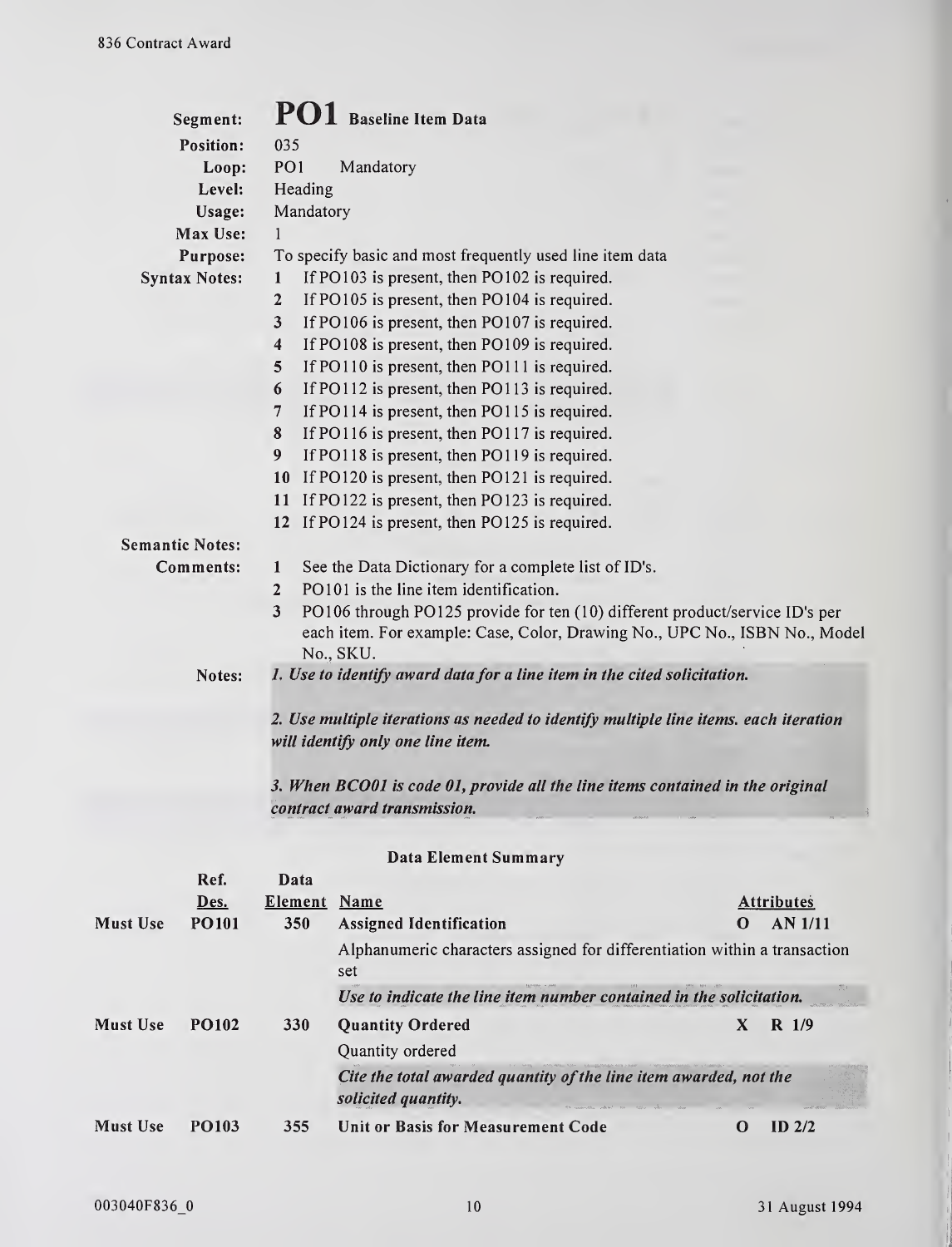|                 |              |     | Code specifying the units in which a value is being expressed, or manner<br>in which a measurement has been taken |                                                                                                                                                                                                                                                                                                                                               |                                                                                                                                                                                                                                                                                      |          |  |
|-----------------|--------------|-----|-------------------------------------------------------------------------------------------------------------------|-----------------------------------------------------------------------------------------------------------------------------------------------------------------------------------------------------------------------------------------------------------------------------------------------------------------------------------------------|--------------------------------------------------------------------------------------------------------------------------------------------------------------------------------------------------------------------------------------------------------------------------------------|----------|--|
|                 |              |     | 1. Use any code.<br>850 transaction set.                                                                          | 2. Cite the unit of measure for the awarded quantity identified in the                                                                                                                                                                                                                                                                        |                                                                                                                                                                                                                                                                                      |          |  |
|                 |              |     |                                                                                                                   | Refer to 003040 Data Element Dictionary for acceptable code values.                                                                                                                                                                                                                                                                           |                                                                                                                                                                                                                                                                                      |          |  |
| <b>Must Use</b> | <b>PO104</b> | 212 | <b>Unit Price</b>                                                                                                 |                                                                                                                                                                                                                                                                                                                                               | X                                                                                                                                                                                                                                                                                    | R 1/14   |  |
|                 |              |     | Price per unit of product, service, commodity, etc.                                                               |                                                                                                                                                                                                                                                                                                                                               |                                                                                                                                                                                                                                                                                      |          |  |
|                 |              |     |                                                                                                                   | 1. Use to indicate the award price of the line item.                                                                                                                                                                                                                                                                                          |                                                                                                                                                                                                                                                                                      |          |  |
|                 |              |     |                                                                                                                   | 2. When PO105 is code NC or NQ cite the number "0".                                                                                                                                                                                                                                                                                           |                                                                                                                                                                                                                                                                                      |          |  |
|                 | <b>PO105</b> | 639 | <b>Basis of Unit Price Code</b>                                                                                   |                                                                                                                                                                                                                                                                                                                                               | $\mathbf 0$                                                                                                                                                                                                                                                                          | ID $2/2$ |  |
|                 |              |     |                                                                                                                   | Code identifying the type of unit price for an item                                                                                                                                                                                                                                                                                           |                                                                                                                                                                                                                                                                                      |          |  |
|                 |              |     | ES                                                                                                                | Estimated                                                                                                                                                                                                                                                                                                                                     |                                                                                                                                                                                                                                                                                      |          |  |
|                 |              |     | <b>NC</b>                                                                                                         | No Charge                                                                                                                                                                                                                                                                                                                                     |                                                                                                                                                                                                                                                                                      |          |  |
|                 |              |     | <b>NQ</b>                                                                                                         | No Quote                                                                                                                                                                                                                                                                                                                                      |                                                                                                                                                                                                                                                                                      |          |  |
|                 |              |     |                                                                                                                   |                                                                                                                                                                                                                                                                                                                                               | Use to indicate the item is Not Separately Priced.<br>data maintenance has been submitted to ASC X12<br>to add a code for Not Separately Priced. If<br>approved, we expect this code will be available for<br>use in ASC X12 Version/Release 3050. In the<br>meantime use this code. |          |  |
|                 |              |     | <b>PV</b>                                                                                                         | <b>Provisional Price</b>                                                                                                                                                                                                                                                                                                                      |                                                                                                                                                                                                                                                                                      |          |  |
|                 |              |     |                                                                                                                   | Sold on or off the futures market; price not really<br>fixed; product sold at this price                                                                                                                                                                                                                                                      |                                                                                                                                                                                                                                                                                      |          |  |
|                 |              |     |                                                                                                                   | Use to indicate a price that includes the use of<br>government furnished property (GFP). Data<br>maintenance has been submitted to ASC X12 to<br>add a code for Price with Government Furnished<br>Property. If approved, we expect this code will be<br>available for use in ASC X12 Version/Release 3050.<br>In the meantime use this code. |                                                                                                                                                                                                                                                                                      |          |  |
| <b>Must Use</b> | <b>PO106</b> | 235 |                                                                                                                   | <b>Product/Service ID Qualifier</b>                                                                                                                                                                                                                                                                                                           | $\mathbf 0$                                                                                                                                                                                                                                                                          | ID $2/2$ |  |
|                 |              |     | Product/Service ID (234)                                                                                          | Code identifying the type/source of the descriptive number used in                                                                                                                                                                                                                                                                            |                                                                                                                                                                                                                                                                                      |          |  |
|                 |              |     | 1. Use any code.                                                                                                  |                                                                                                                                                                                                                                                                                                                                               |                                                                                                                                                                                                                                                                                      |          |  |
|                 |              |     |                                                                                                                   | 2. As a minimum, there must be one occurrence of a DE235/234 pair<br>citing either code CN or SV. Other listed codes may be used to further<br>identify the line item. Code values must correspond to those used for the<br>corresponding line item in the cited contract/order.                                                              |                                                                                                                                                                                                                                                                                      |          |  |
|                 |              |     |                                                                                                                   | Refer to 003040 Data Element Dictionary for acceptable code values.                                                                                                                                                                                                                                                                           |                                                                                                                                                                                                                                                                                      |          |  |
|                 | <b>PO107</b> | 234 | <b>Product/Service ID</b>                                                                                         |                                                                                                                                                                                                                                                                                                                                               | $\mathbf{X}$                                                                                                                                                                                                                                                                         | AN 1/30  |  |
|                 |              |     |                                                                                                                   |                                                                                                                                                                                                                                                                                                                                               |                                                                                                                                                                                                                                                                                      |          |  |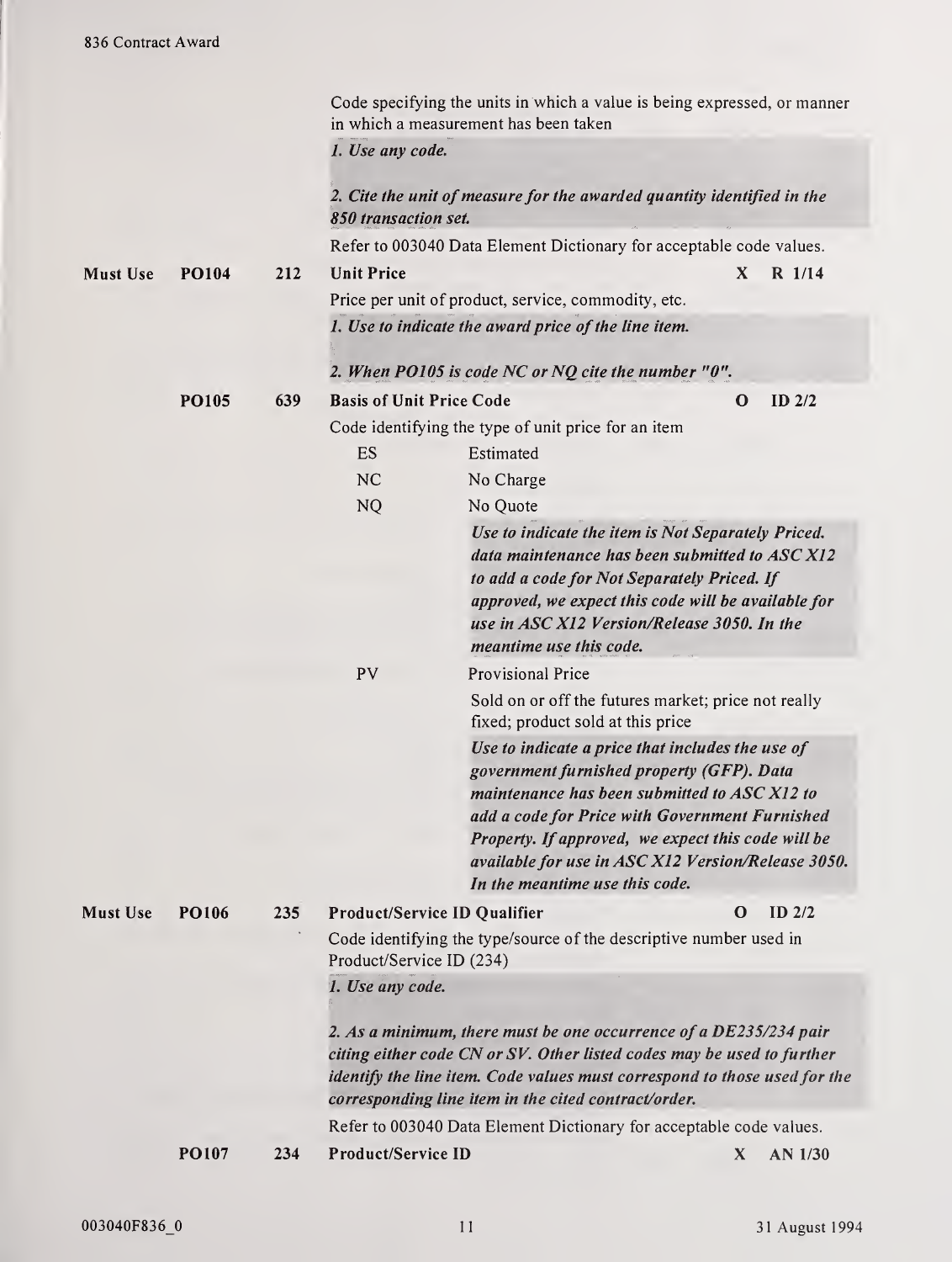|              |     | Identifying number for a product or service                                                    |             |                |
|--------------|-----|------------------------------------------------------------------------------------------------|-------------|----------------|
| PO108        | 235 | <b>Product/Service ID Qualifier</b>                                                            | $\mathbf 0$ | ID $2/2$       |
|              |     | Code identifying the type/source of the descriptive number used in<br>Product/Service ID (234) |             |                |
|              |     | Refer to 003040 Data Element Dictionary for acceptable code values.                            |             |                |
| PO109        | 234 | <b>Product/Service ID</b>                                                                      | X           | AN 1/30        |
|              |     | Identifying number for a product or service                                                    |             |                |
| PO110        | 235 | <b>Product/Service ID Qualifier</b>                                                            | $\bf{O}$    | ID $2/2$       |
|              |     | Code identifying the type/source of the descriptive number used in<br>Product/Service ID (234) |             |                |
|              |     | Refer to 003040 Data Element Dictionary for acceptable code values.                            |             |                |
| <b>PO111</b> | 234 | <b>Product/Service ID</b>                                                                      | X           | <b>AN 1/30</b> |
|              |     | Identifying number for a product or service                                                    |             |                |
| <b>PO112</b> | 235 | <b>Product/Service ID Qualifier</b>                                                            | $\mathbf 0$ | ID $2/2$       |
|              |     | Code identifying the type/source of the descriptive number used in<br>Product/Service ID (234) |             |                |
|              |     | Refer to 003040 Data Element Dictionary for acceptable code values.                            |             |                |
| <b>PO113</b> | 234 | <b>Product/Service ID</b>                                                                      | X           | AN 1/30        |
|              |     | Identifying number for a product or service                                                    |             |                |
| <b>PO114</b> | 235 | <b>Product/Service ID Qualifier</b>                                                            | $\mathbf 0$ | ID $2/2$       |
|              |     | Code identifying the type/source of the descriptive number used in<br>Product/Service ID (234) |             |                |
|              |     | Refer to 003040 Data Element Dictionary for acceptable code values.                            |             |                |
| <b>PO115</b> | 234 | <b>Product/Service ID</b>                                                                      | X           | AN 1/30        |
|              |     | Identifying number for a product or service                                                    |             |                |
| PO116        | 235 | <b>Product/Service ID Qualifier</b>                                                            | O           | ID $2/2$       |
|              |     | Code identifying the type/source of the descriptive number used in<br>Product/Service ID (234) |             |                |
|              |     | Refer to 003040 Data Element Dictionary for acceptable code values.                            |             |                |
| PO117        | 234 | <b>Product/Service ID</b>                                                                      | X           | AN 1/30        |
|              |     | Identifying number for a product or service                                                    |             |                |
| <b>PO118</b> | 235 | <b>Product/Service ID Qualifier</b>                                                            | $\mathbf O$ | ID $2/2$       |
|              |     | Code identifying the type/source of the descriptive number used in<br>Product/Service ID (234) |             |                |
|              |     | Refer to 003040 Data Element Dictionary for acceptable code values.                            |             |                |
| PO119        | 234 | <b>Product/Service ID</b>                                                                      | X           | AN 1/30        |
|              |     | Identifying number for a product or service                                                    |             |                |
| <b>PO120</b> | 235 | <b>Product/Service ID Qualifier</b>                                                            | $\mathbf 0$ | ID $2/2$       |
|              |     | Code identifying the type/source of the descriptive number used in<br>Product/Service ID (234) |             |                |
|              |     | Refer to 003040 Data Element Dictionary for acceptable code values.                            |             |                |
| <b>PO121</b> | 234 | <b>Product/Service ID</b>                                                                      | X           | AN 1/30        |

 $\bar{\mathcal{A}}$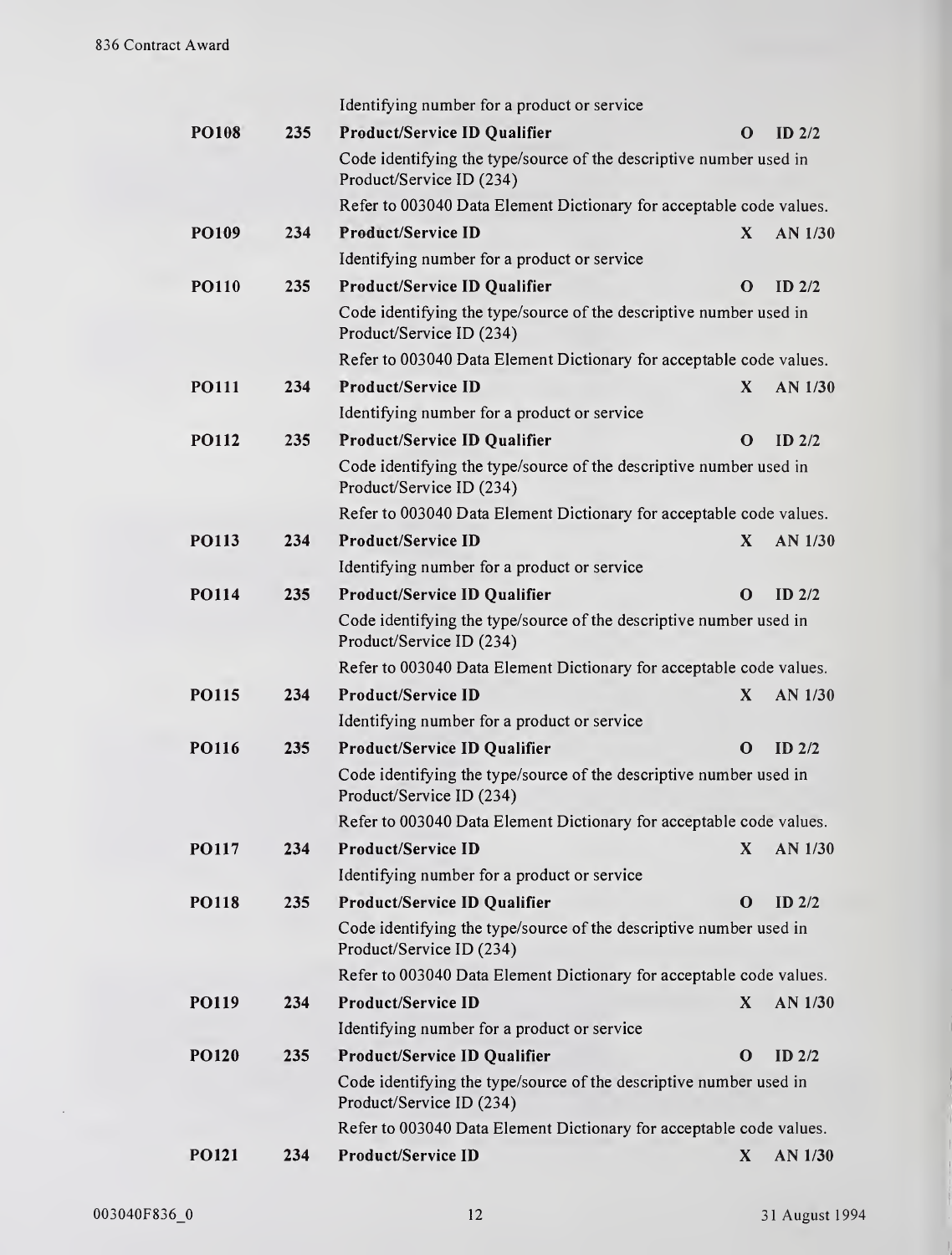|              |     | Identifying number for a product or service                                                    |    |          |  |  |  |
|--------------|-----|------------------------------------------------------------------------------------------------|----|----------|--|--|--|
| <b>PO122</b> | 235 | <b>Product/Service ID Qualifier</b>                                                            | O  | ID $2/2$ |  |  |  |
|              |     | Code identifying the type/source of the descriptive number used in<br>Product/Service ID (234) |    |          |  |  |  |
|              |     | Refer to 003040 Data Element Dictionary for acceptable code values.                            |    |          |  |  |  |
| <b>PO123</b> | 234 | <b>Product/Service ID</b>                                                                      | X. | AN 1/30  |  |  |  |
|              |     | Identifying number for a product or service                                                    |    |          |  |  |  |
| <b>PO124</b> | 235 | <b>Product/Service ID Qualifier</b>                                                            | O  | ID $2/2$ |  |  |  |
|              |     | Code identifying the type/source of the descriptive number used in<br>Product/Service ID (234) |    |          |  |  |  |
|              |     | Refer to 003040 Data Element Dictionary for acceptable code values.                            |    |          |  |  |  |
| <b>PO125</b> | 234 | <b>Product/Service ID</b>                                                                      | X  | AN 1/30  |  |  |  |
|              |     | Identifying number for a product or service                                                    |    |          |  |  |  |

 $\bar{\alpha}$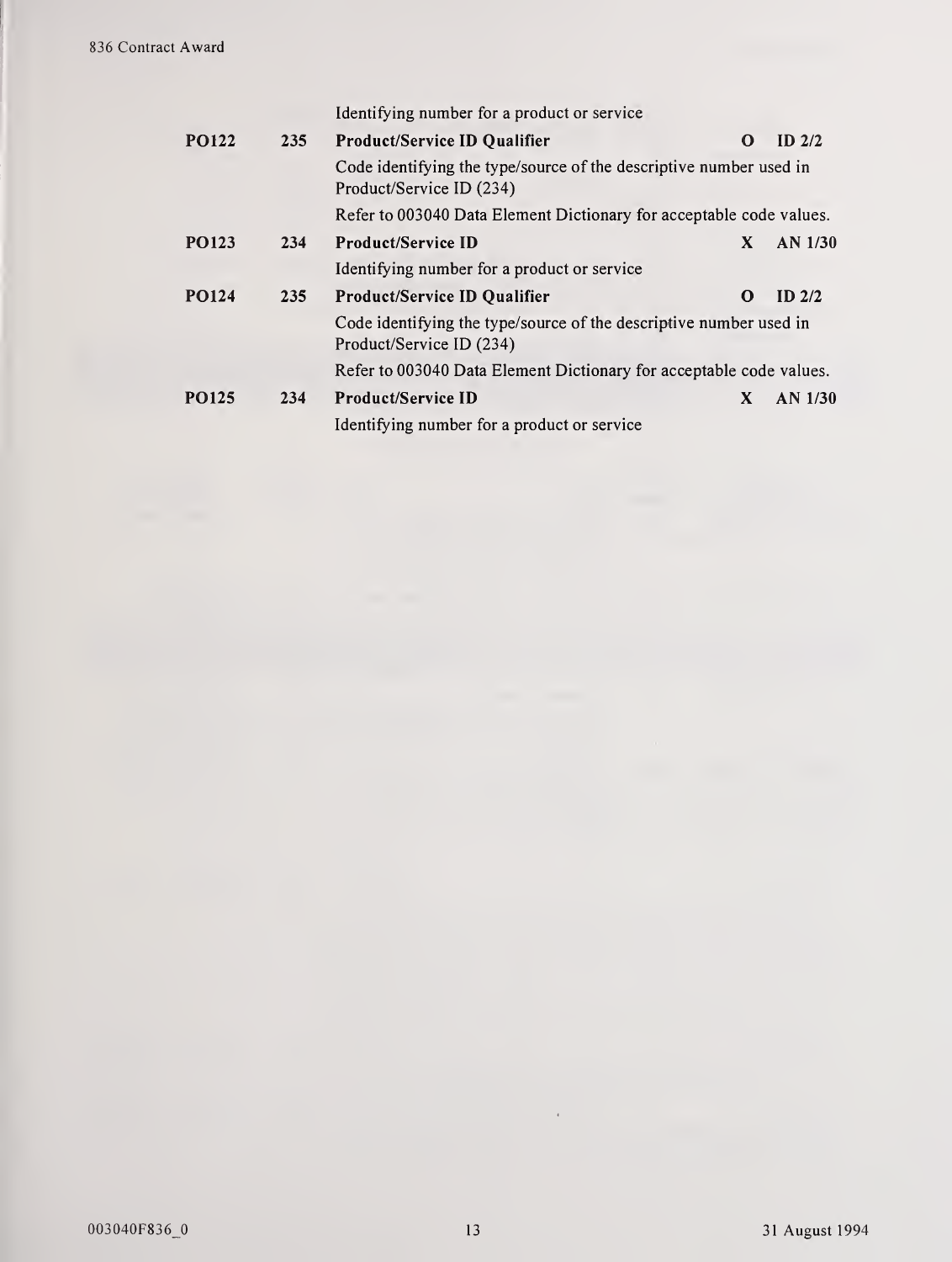|                      | Segment:               |                     | <b>REF</b> Reference Numbers    |                                                                                                                                                                |              |                   |  |  |  |
|----------------------|------------------------|---------------------|---------------------------------|----------------------------------------------------------------------------------------------------------------------------------------------------------------|--------------|-------------------|--|--|--|
|                      | <b>Position:</b>       | 090                 |                                 |                                                                                                                                                                |              |                   |  |  |  |
|                      | Loop:                  | PO <sub>1</sub>     | Mandatory                       |                                                                                                                                                                |              |                   |  |  |  |
|                      | Level:                 | Heading             |                                 |                                                                                                                                                                |              |                   |  |  |  |
|                      | Usage:                 | Optional            |                                 |                                                                                                                                                                |              |                   |  |  |  |
|                      | Max Use:               | >1                  |                                 |                                                                                                                                                                |              |                   |  |  |  |
|                      | Purpose:               |                     | To specify identifying numbers. |                                                                                                                                                                |              |                   |  |  |  |
| <b>Syntax Notes:</b> |                        | 1                   |                                 | At least one of REF02 or REF03 is required.                                                                                                                    |              |                   |  |  |  |
|                      | <b>Semantic Notes:</b> |                     |                                 |                                                                                                                                                                |              |                   |  |  |  |
|                      | Comments:              |                     |                                 |                                                                                                                                                                |              |                   |  |  |  |
|                      | Notes:                 |                     | solicitation number in BCO02.   | Use this 1/REF/090 segment when the solicitation varies by awarded line item.<br>When the solicitation is the same for all of the awarded line items, cite the |              |                   |  |  |  |
|                      |                        |                     |                                 | Data Element Summary                                                                                                                                           |              |                   |  |  |  |
|                      | Ref.                   | Data                |                                 |                                                                                                                                                                |              |                   |  |  |  |
|                      | Des.                   | <b>Element</b> Name |                                 |                                                                                                                                                                |              | <b>Attributes</b> |  |  |  |
| <b>Must Use</b>      | REF01                  | 128                 |                                 | <b>Reference Number Qualifier</b>                                                                                                                              | M            | ID $2/2$          |  |  |  |
|                      |                        |                     |                                 | Code qualifying the Reference Number.                                                                                                                          |              |                   |  |  |  |
|                      |                        |                     | <b>KS</b>                       | Solicitation                                                                                                                                                   |              |                   |  |  |  |
|                      |                        |                     |                                 | A discreet number assigned by the purchasing<br>activity to differentiate between different solicitations                                                      |              |                   |  |  |  |
|                      |                        |                     |                                 | Use to indicate the solicitation (IFB, RFP, RFQ)<br>that contained the awarded line item.                                                                      |              |                   |  |  |  |
|                      | <b>REF02</b>           | 127                 | <b>Reference Number</b>         |                                                                                                                                                                | $\mathbf{X}$ | <b>AN 1/30</b>    |  |  |  |
|                      |                        |                     |                                 | Reference number or identification number as defined for a particular<br>Transaction Set, or as specified by the Reference Number Qualifier.                   |              |                   |  |  |  |
| <b>Not Used</b>      | <b>REF03</b>           | 352                 | Description                     |                                                                                                                                                                | $\mathbf{X}$ | <b>AN 1/80</b>    |  |  |  |
|                      |                        |                     | content                         | A free-form description to clarify the related data elements and their                                                                                         |              |                   |  |  |  |

 $\mathcal{L}^{\pm}$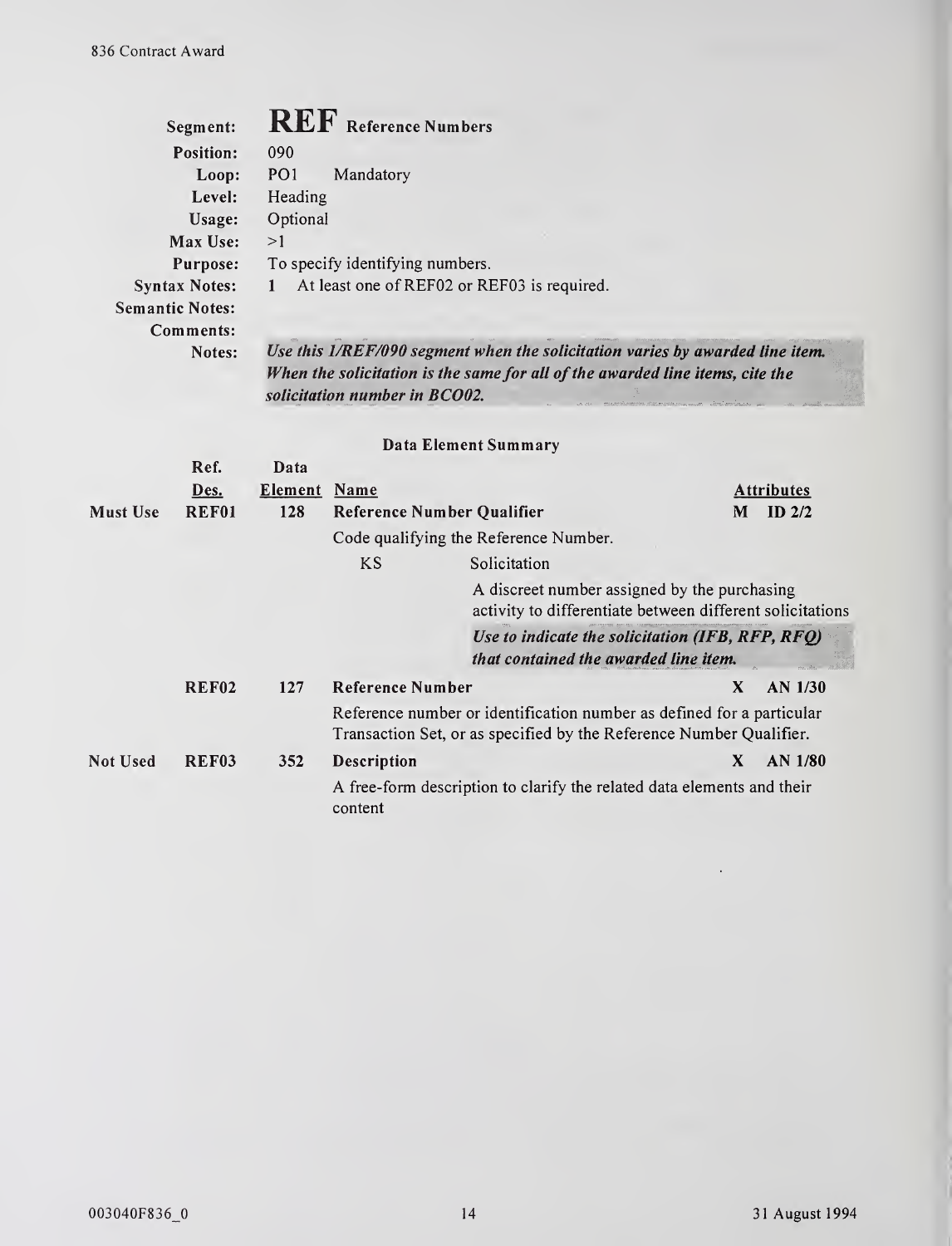|                 | Segment:               |                     | <b>DTM</b> Date/Time Reference       |                                                                                                                                                                                                                                                                                                                   |              |                   |
|-----------------|------------------------|---------------------|--------------------------------------|-------------------------------------------------------------------------------------------------------------------------------------------------------------------------------------------------------------------------------------------------------------------------------------------------------------------|--------------|-------------------|
|                 | <b>Position:</b>       | 102                 |                                      |                                                                                                                                                                                                                                                                                                                   |              |                   |
|                 | Loop:                  | PO1                 | Mandatory                            |                                                                                                                                                                                                                                                                                                                   |              |                   |
|                 | Level:                 | Heading             |                                      |                                                                                                                                                                                                                                                                                                                   |              |                   |
|                 | Usage:                 | Optional            |                                      |                                                                                                                                                                                                                                                                                                                   |              |                   |
|                 | Max Use:               | 10                  |                                      |                                                                                                                                                                                                                                                                                                                   |              |                   |
|                 | Purpose:               |                     | To specify pertinent dates and times |                                                                                                                                                                                                                                                                                                                   |              |                   |
|                 | <b>Syntax Notes:</b>   | 1<br>$\overline{2}$ |                                      | At least one of DTM02 DTM03 or DTM06 is required.<br>If either DTM06 or DTM07 is present, then the other is required.                                                                                                                                                                                             |              |                   |
|                 | <b>Semantic Notes:</b> |                     |                                      |                                                                                                                                                                                                                                                                                                                   |              |                   |
|                 | Comments:              |                     |                                      |                                                                                                                                                                                                                                                                                                                   |              |                   |
|                 | Notes:                 | <b>REF01/02.</b>    |                                      | Use this 1/DTM102 segment to identify the date of the solicitation cited in                                                                                                                                                                                                                                       |              |                   |
|                 |                        |                     |                                      | Data Element Summary                                                                                                                                                                                                                                                                                              |              |                   |
|                 | Ref.                   | Data                |                                      |                                                                                                                                                                                                                                                                                                                   |              |                   |
|                 | Des.                   | <b>Element</b> Name |                                      |                                                                                                                                                                                                                                                                                                                   |              | <b>Attributes</b> |
| <b>Must Use</b> | DTM01                  | 374                 | <b>Date/Time Qualifier</b>           |                                                                                                                                                                                                                                                                                                                   | M            | ID $3/3$          |
|                 |                        |                     |                                      | Code specifying type of date or time, or both date and time                                                                                                                                                                                                                                                       |              |                   |
|                 |                        |                     | 993                                  | <b>Request for Quotation</b>                                                                                                                                                                                                                                                                                      |              |                   |
|                 |                        |                     |                                      | The reference date associated with a specifically<br>numbered request for quotation                                                                                                                                                                                                                               |              |                   |
|                 |                        |                     |                                      | Use to indicate the date of the solicitation (e.g.,<br>IFB, RFP, RFQ) cited in REF01/02.                                                                                                                                                                                                                          |              |                   |
|                 | DTM02                  | 373                 | Date                                 |                                                                                                                                                                                                                                                                                                                   | $\mathbf{X}$ | DT 6/6            |
|                 |                        |                     | Date (YYMMDD)                        |                                                                                                                                                                                                                                                                                                                   |              |                   |
| <b>Not Used</b> | DTM03                  | 337                 | Time                                 |                                                                                                                                                                                                                                                                                                                   | $\mathbf{X}$ | <b>TM 4/8</b>     |
|                 |                        |                     | $(00-99)$                            | Time expressed in 24-hour clock time as follows: HHMM, or HHMMSS,<br>or HHMMSSD, or HHMMSSDD, where $H =$ hours (00-23), $M =$ minutes<br>(00-59), $S =$ integer seconds (00-59) and $DD =$ decimal seconds; decimal<br>seconds are expressed as follows: $D = \text{tenths} (0-9)$ and $DD = \text{hundredths}$  |              |                   |
| <b>Not Used</b> | DTM04                  | 623                 | <b>Time Code</b>                     |                                                                                                                                                                                                                                                                                                                   | $\mathbf 0$  | ID $2/2$          |
|                 |                        |                     | codes that follow                    | Code identifying the time. In accordance with International Standards<br>Organization standard 8601, time can be specified by $a + or - and an$<br>indication in hours in relation to Universal Time Coordinate (UTC) time;<br>since $+$ is a restricted character, $+$ and $-$ are substituted by P and M in the |              |                   |
|                 |                        |                     |                                      | Refer to 003040 Data Element Dictionary for acceptable code values.                                                                                                                                                                                                                                               |              |                   |
| <b>Not Used</b> | DTM05                  | 624                 | Century                              |                                                                                                                                                                                                                                                                                                                   | O            | $N0$ 2/2          |
|                 |                        |                     |                                      | The first two characters in the designation of the year (CCYY)                                                                                                                                                                                                                                                    |              |                   |
| <b>Not Used</b> | DTM06                  | 1250                |                                      | Date Time Period Format Qualifier                                                                                                                                                                                                                                                                                 | $\mathbf{X}$ | ID $2/3$          |
|                 |                        |                     |                                      |                                                                                                                                                                                                                                                                                                                   |              |                   |
|                 |                        |                     |                                      | Code indicating the date format, time format, or date and time format                                                                                                                                                                                                                                             |              |                   |
|                 |                        |                     |                                      | Refer to 003040 Data Element Dictionary for acceptable code values.                                                                                                                                                                                                                                               |              |                   |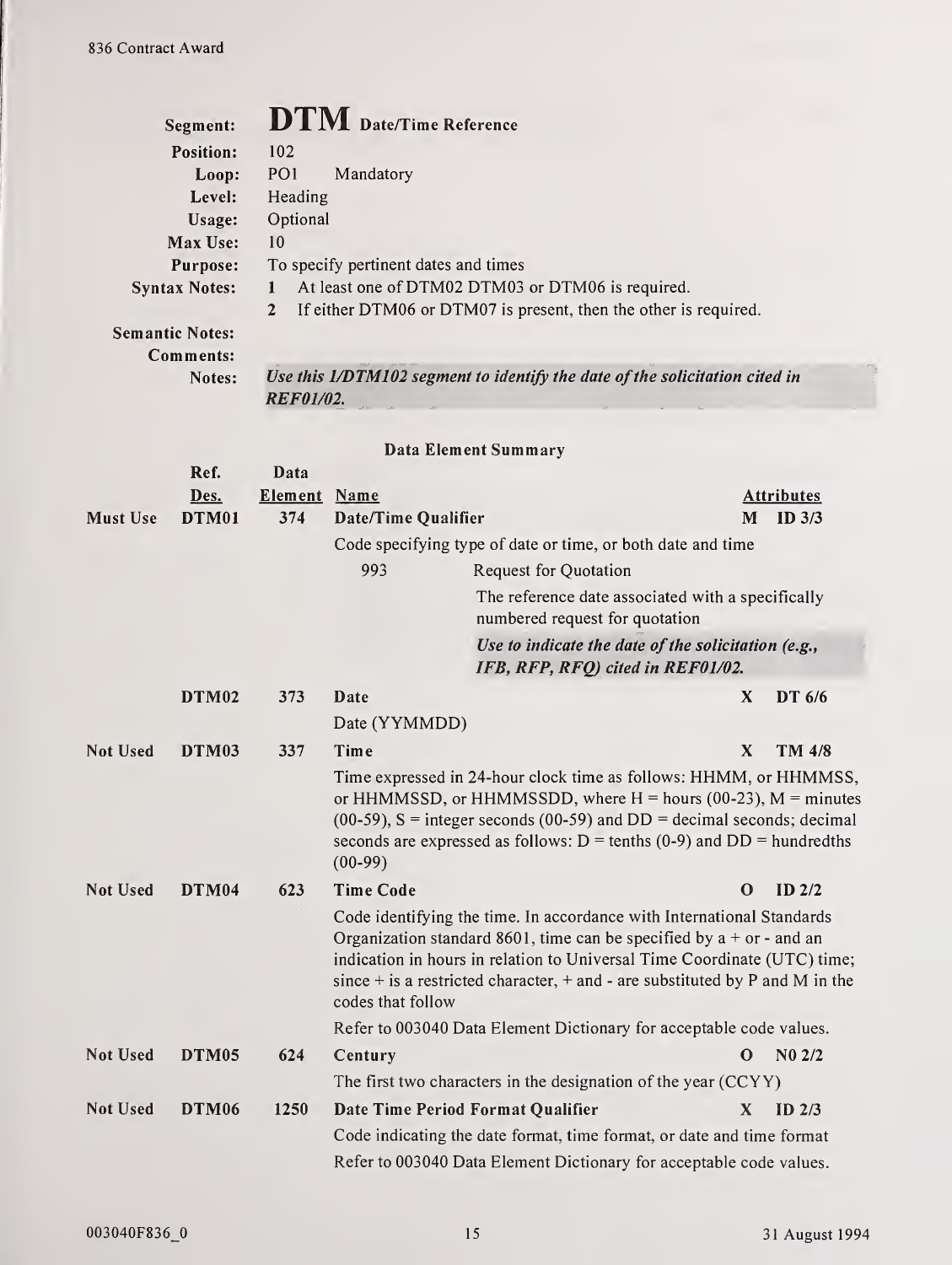| <b>Not Used</b> | DTM07 | 1251 | Date Time Period                                                          | $X$ AN 1/35 |  |
|-----------------|-------|------|---------------------------------------------------------------------------|-------------|--|
|                 |       |      | Expression of a date, a time, or range of dates, times or dates and times |             |  |

 $\hat{\mathcal{A}}$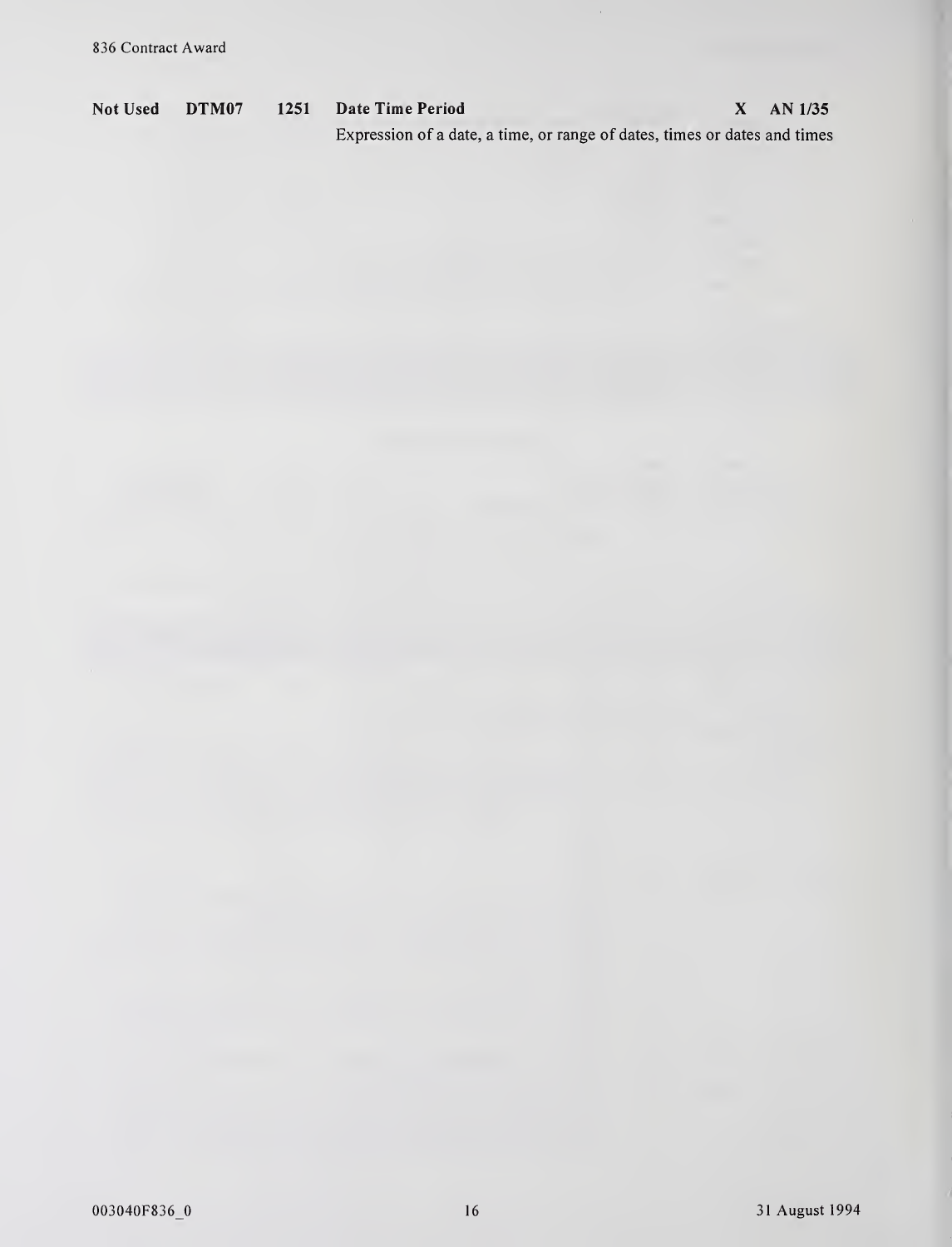| Segment:               | $\mathbf{SE}$ Transaction Set Trailer                                                                                                                    |
|------------------------|----------------------------------------------------------------------------------------------------------------------------------------------------------|
| <b>Position:</b>       | 190                                                                                                                                                      |
| Loop:                  |                                                                                                                                                          |
| Level:                 | Heading                                                                                                                                                  |
| Usage:                 | Mandatory                                                                                                                                                |
| <b>Max Use:</b>        |                                                                                                                                                          |
| Purpose:               | To indicate the end of the transaction set and provide the count of the transmitted<br>segments (including the beginning (ST) and ending (SE) segments). |
| <b>Syntax Notes:</b>   |                                                                                                                                                          |
| <b>Semantic Notes:</b> |                                                                                                                                                          |
| Comments:              | SE is the last segment of each transaction set.                                                                                                          |

## Data Element Summary

|                 | Ref.             | Data         |                                                                                                                                                |   |                   |
|-----------------|------------------|--------------|------------------------------------------------------------------------------------------------------------------------------------------------|---|-------------------|
|                 | Des.             | Element Name |                                                                                                                                                |   | <b>Attributes</b> |
| <b>Must Use</b> | SE <sub>01</sub> | 96           | <b>Number of Included Segments</b>                                                                                                             | M | N01/10            |
|                 |                  |              | Total number of segments included in a transaction set including ST and<br>SE segments                                                         |   |                   |
| <b>Must Use</b> | <b>SE02</b>      | 329          | <b>Transaction Set Control Number</b>                                                                                                          | M | $AN$ 4/9          |
|                 |                  |              | Identifying control number that must be unique within the transaction set<br>functional group assigned by the originator for a transaction set |   |                   |
|                 |                  |              | Cited the same number as the one carried in ST02.                                                                                              |   |                   |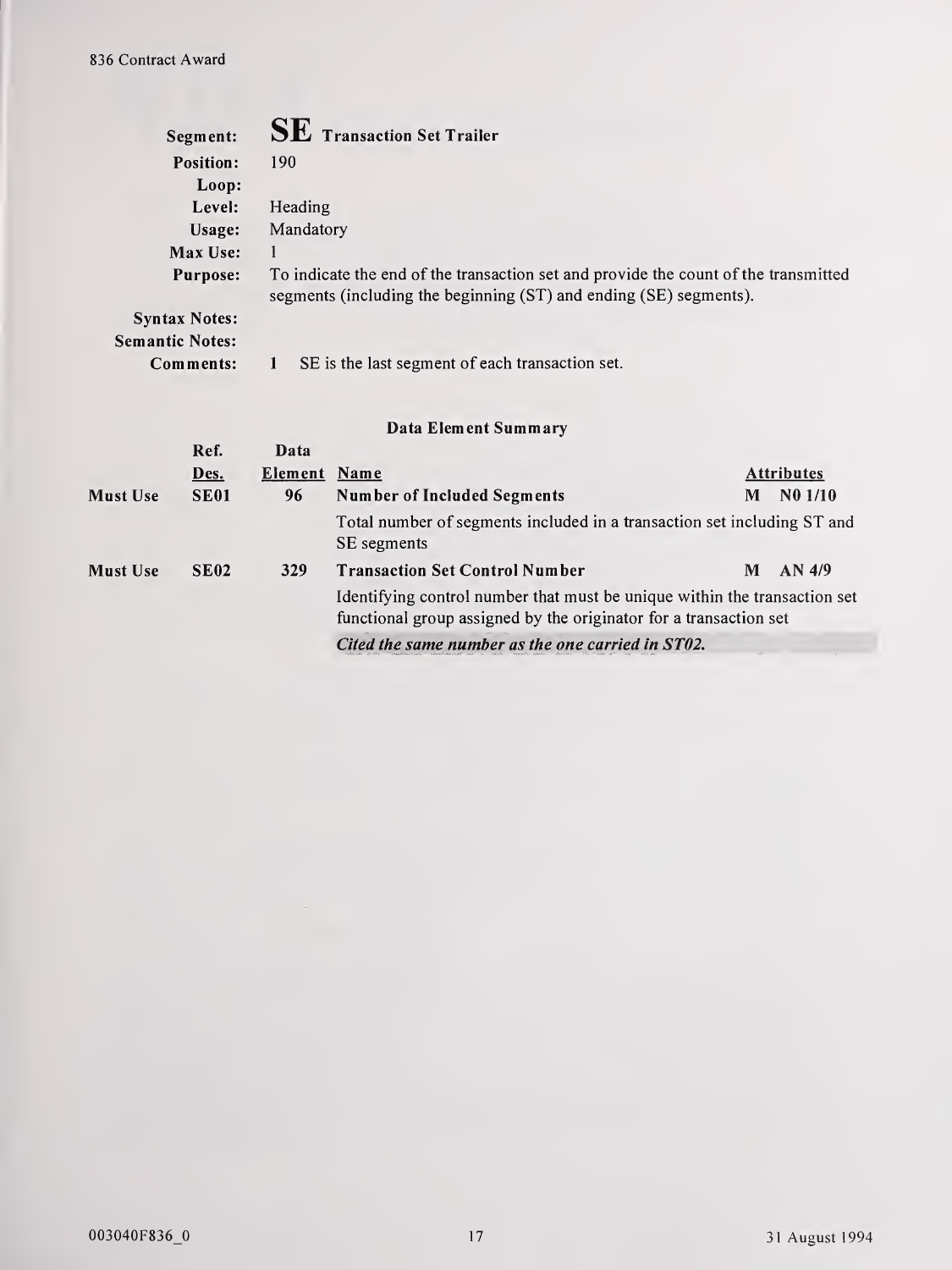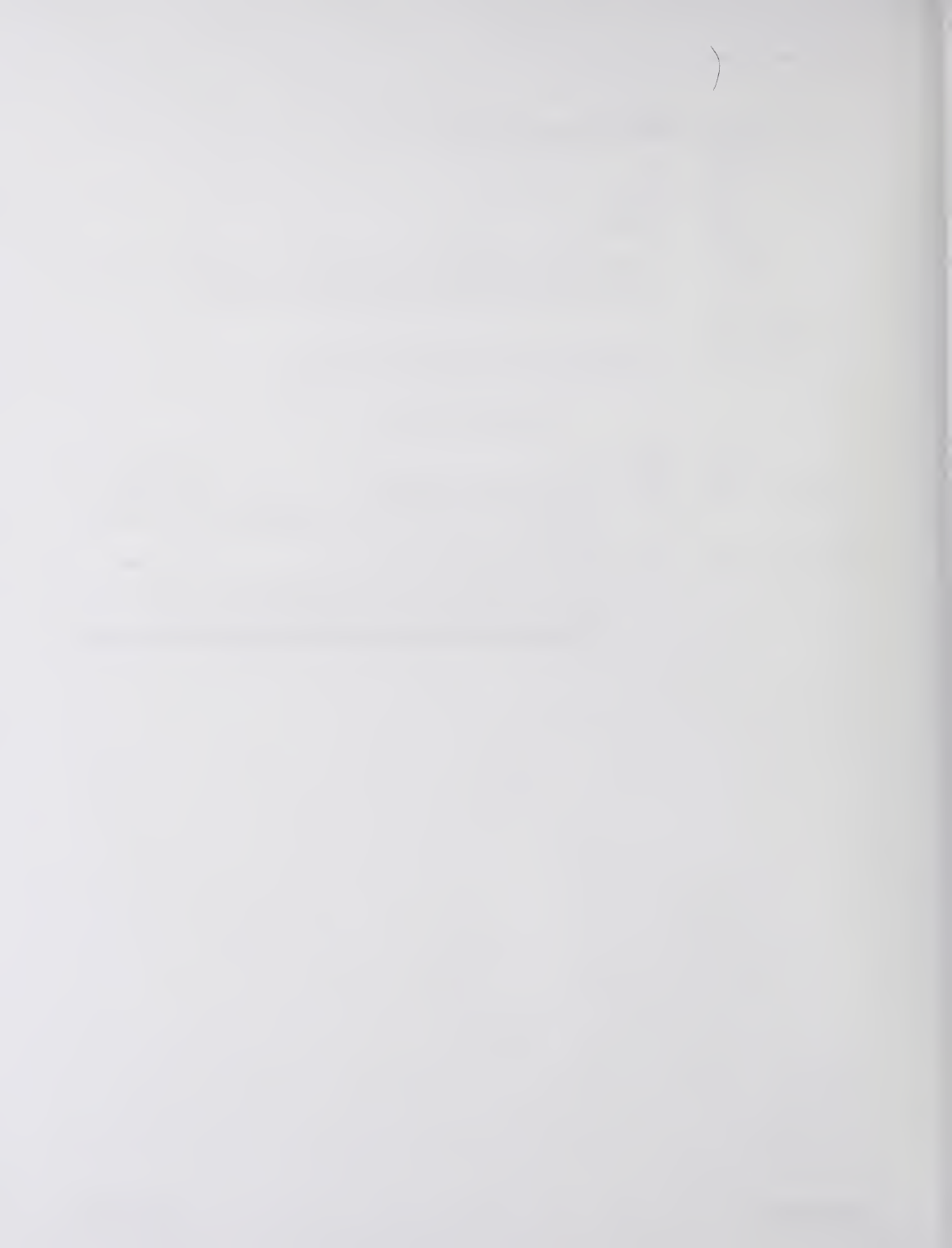# **NIST** Technical Publications

## Periodical

Journal of Research of the National Institute of Standards and Technology—Reports NIST research and development in those disciplines of the physical and engineering sciences in which the Institute is active. These include physics, chemistry, engineering, mathematics, and computer sciences. Papers cover a broad range of subjects, with major emphasis on measurement methodology and the basic technology underlying standardization. Also included from time to time are survey articles on topics closely related to the Institute's technical and scientific programs. Issued six times a year.

### Nonperiodicals

Monographs—Major contributions to the technical literature on various subjects related to the Institute's scientific and technical activities.

Handbooks—Recommended codes of engineering and industrial practice (including safety codes) developed in cooperation with interested industries, professional organizations, and regulatory bodies. Special Publications—Include proceedings of conferences sponsored by NIST, NIST annual reports, and other special publications appropriate to this grouping such as wall charts, pocket cards, and bibliographies.

National Standard Reference Data Series—Provides quantitative data on the physical and chemical properties of materials, compiled from the world's literature and critically evaluated. Developed under a worldwide program coordinated by NIST under the authority of the National Standard Data Act (Public Law 90-396). NOTE: The Journal of Physical and Chemical Reference Data (JPCRD) is published bimonthly for NIST by the American Chemical Society (ACS) and the American Institute of Physics (AIP). Subscriptions, reprints, and supplements are available from ACS, <sup>1</sup> <sup>155</sup> Sixteenth St., NW, Washington, DC 20056.

Building Science Series—Disseminates technical information developed at the Institute on building materials, components, systems, and whole structures. The series presents research results, test methods, and performance criteria related to the structural and environmental functions and the durability and safety characteristics of building elements and systems.

Technical Notes—Studies or reports which are complete in themselves but restrictive in their treatment of a subject. Analogous to monographs but not so comprehensive in scope or definitive in treatment of the subject area. Often serve as a vehicle for final reports of work performed at NIST under the sponsorship of other government agencies.

Voluntary Product Standards—Developed under procedures published by the Department of Commerce in Part 10, Title 15, of the Code of Federal Regulations. The standards establish nationally recognized requirements for products, and provide all concerned interests with <sup>a</sup> basis for common understanding of the characteristics of the products. NIST administers this program in support of the efforts of private-sector standardizing organizations.

#### Order the following NIST publications—FIPS and NISTIRs—from the National Technical Information Service, Springfield, VA 22161.

Federal Information Processing Standards Publications (FIPS PUB)—Publications in this series collectively constitute the Federal Information Processing Standards Register. The Register serves as the official source of information in the Federal Government regarding standards issued by NIST pursuant to the Federal Property and Administrative Services Act of 1949 as amended, Public Law 89-306 (79 Stat. <sup>1</sup> 127), and as implemented by Executive Order <sup>1</sup> 1717 (38 FR 12315, dated May 11, 1973) and Part 6 of Title <sup>15</sup> CFR (Code of Federal Regulations).

NIST Interagency Reports (NISTIR)—<sup>A</sup> special series of interim or final reports on work performed by NIST for outside sponsors (both government and nongovernment). In general, initial distribution is handled by the sponsor; public distribution is by the National Technical Information Service, Springfield, VA 22161, in paper copy or microfiche form.